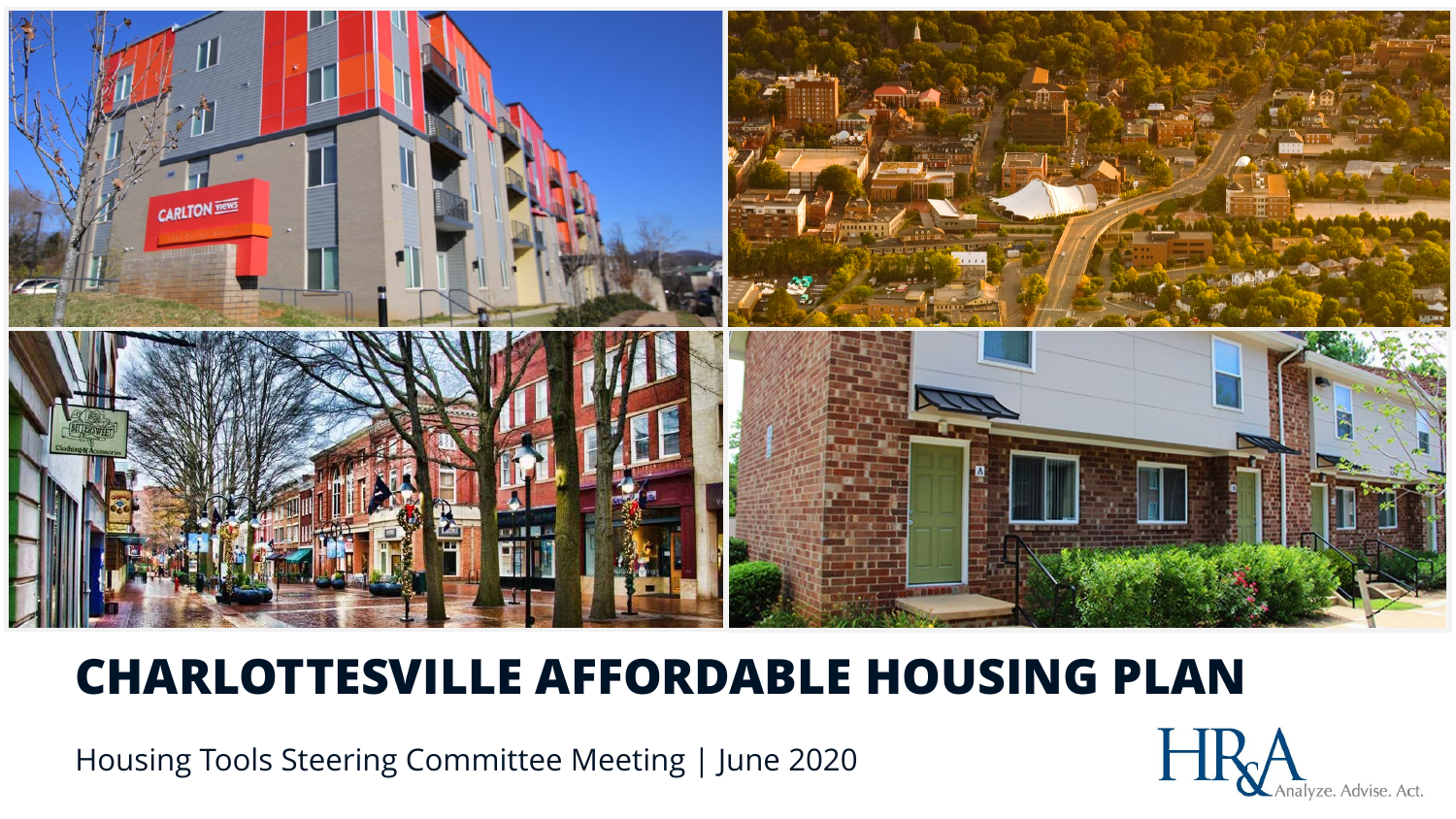After discussing housing **issues** in April, today's meeting will focus on the housing **tools** that could address Charlottesville's priority housing issues.

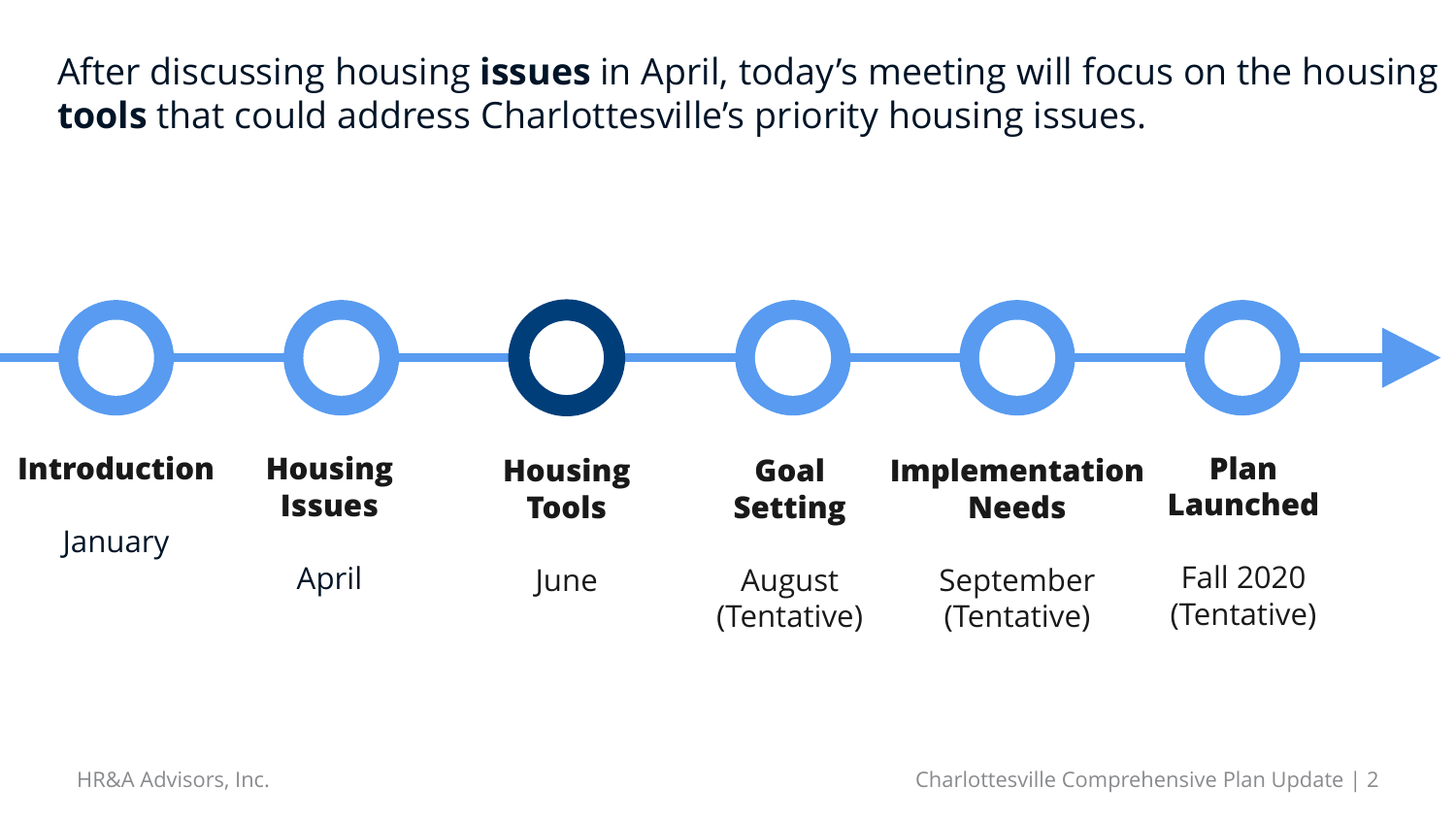Our goal today will be to build a shared understanding of housing tools available to support housing in Charlottesville and their potential impacts.

**Establish housing priorities,** drawing from Steering Committee survey and additional discussion;



**Review the types of potential housing tools and evaluation criteria** for assessing their effectiveness and fit; and



**Begin discussion of existing and potential tools in detail, including their current** use in Charlottesville, program design considerations, and feasibility barriers.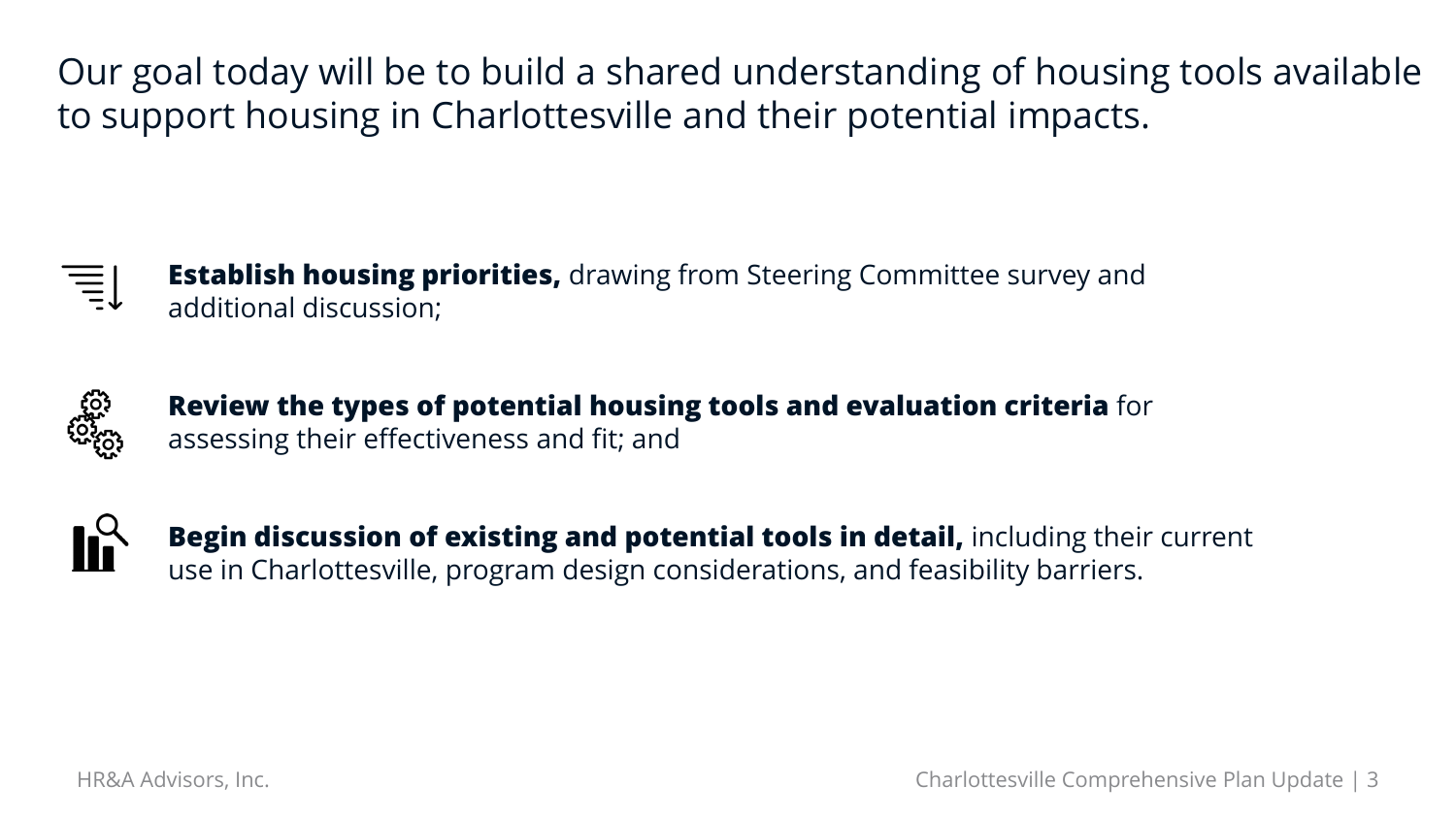# **Review of Housing Issues**

Review of Types of Tools and Evaluation Criteria

Next Steps

Appendix: Potential Tools

HR&A Advisors, Inc. Charlottesville Comprehensive Plan Update | 4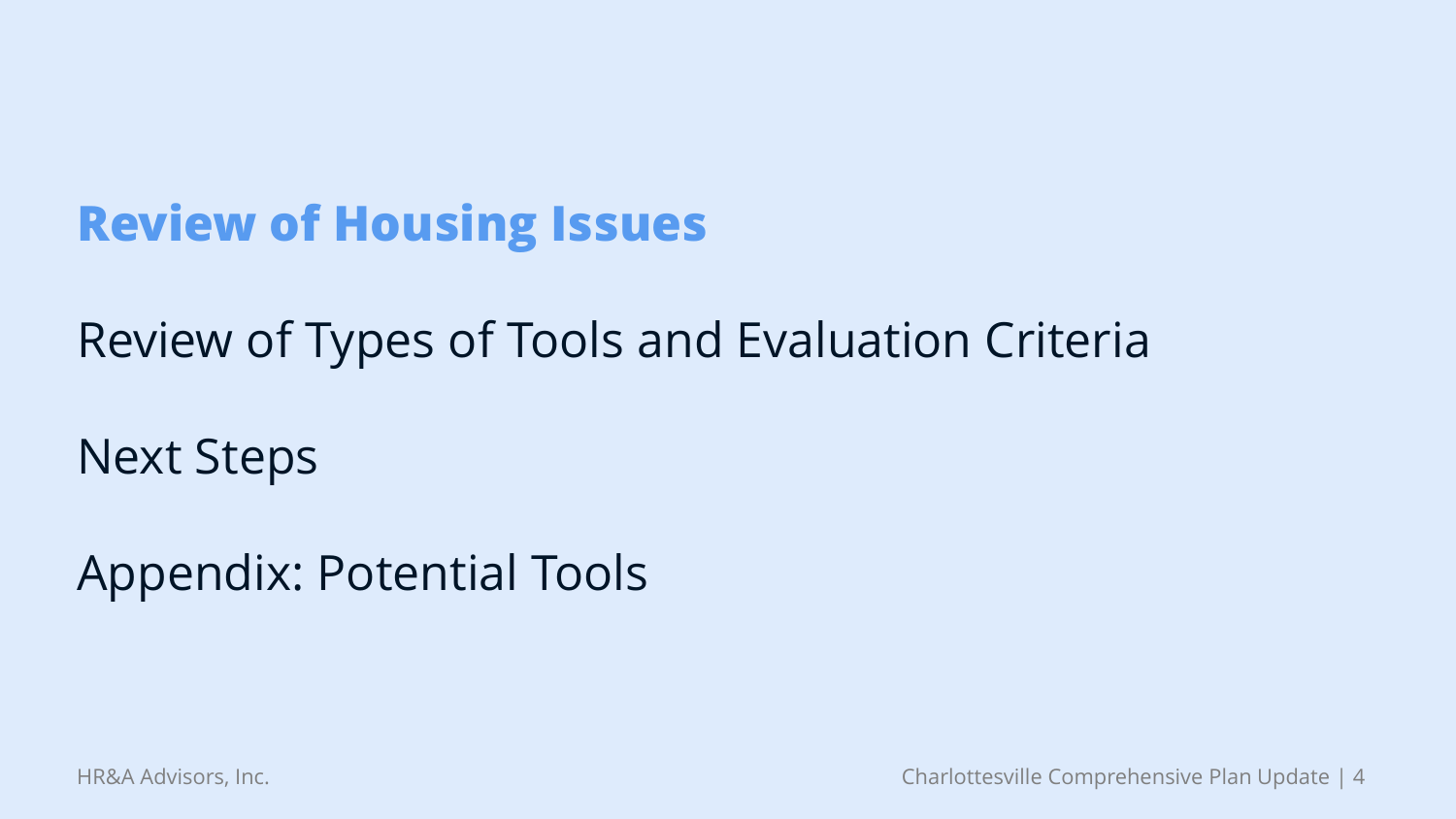At the last meeting, we defined the following housing issues and discussed their relevance to Charlottesville.

| <b>Rental Affordability</b>  | Can people at all income levels afford to pay their rent?                                              |  |
|------------------------------|--------------------------------------------------------------------------------------------------------|--|
| <b>Housing Supply</b>        | Is there "enough" housing to match household demand?                                                   |  |
| <b>Housing Stability</b>     | Are households able to stay in their homes if they want to?                                            |  |
| <b>Gentrification</b>        | Are people being displaced from their communities?                                                     |  |
| Homeownership                | Do households face barriers to building assets through homeownership?                                  |  |
| <b>Housing Quality</b>       | Is housing safe and decent?                                                                            |  |
| <b>Access to Opportunity</b> | Do people have equitable access to employment, transit, schooling, healthcare, and other<br>needs?     |  |
| <b>Racial Equity</b>         | Can people access and afford the same housing regardless of racial identity?                           |  |
| <b>Aging in Place</b>        | Are older populations able to safely and affordably remain in their homes or communities?              |  |
| <b>Supportive Housing</b>    | Do vulnerable populations need services to reduce the risk of homelessness or<br>institutionalization? |  |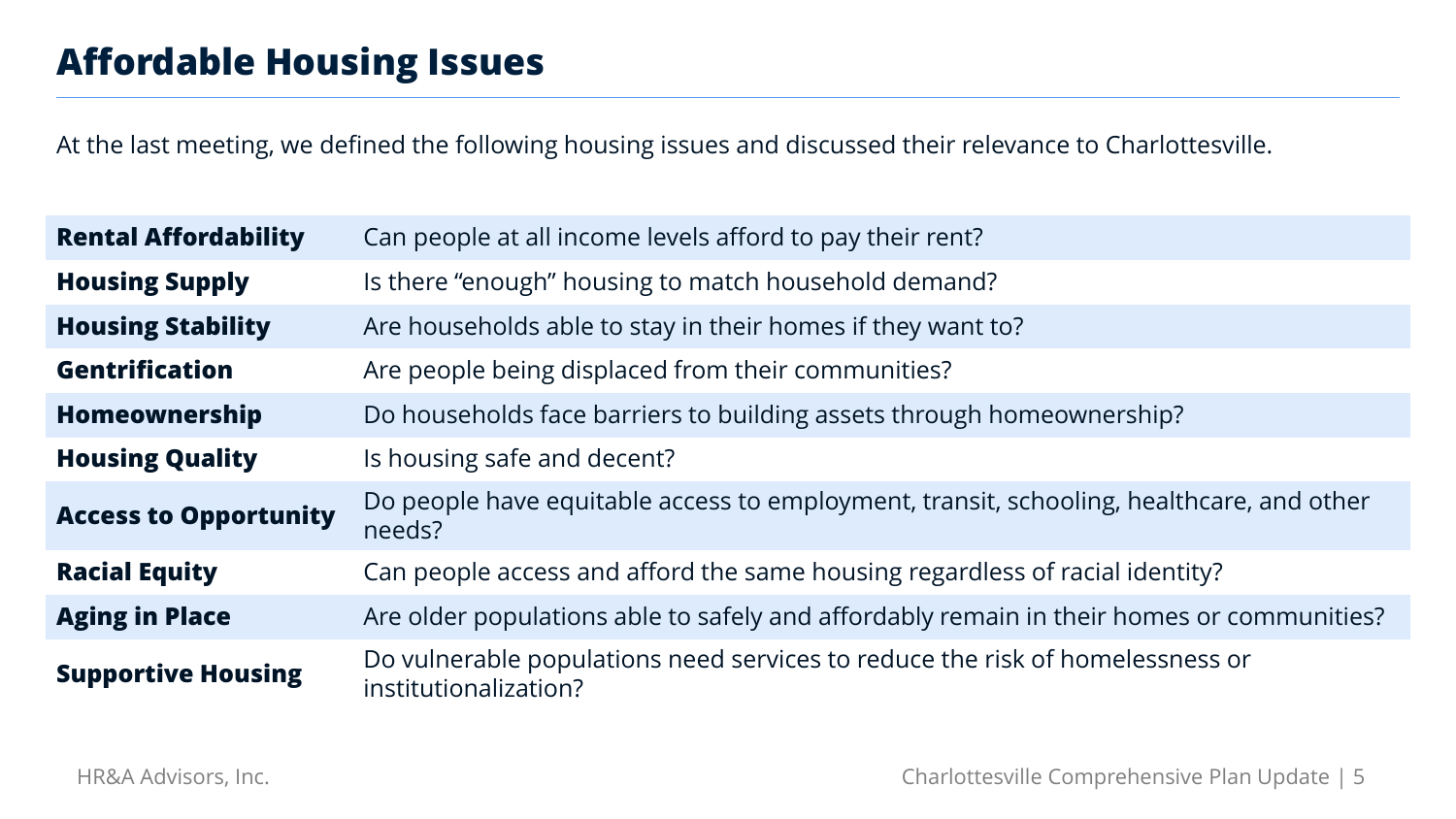### **Steering Committee Survey** What housing issues are most critical?

After the last meeting, we circulated a survey asking Steering Committee members to identify the most pressing affordable housing issues in the city. **Do the results reflect the current situation in Charlottesville?**

4 4 6 9 9 10 13 13 14 16 12 13 11 7 9 6 5 5 4 2 1 1 1 1 **Housing Quality Aging in Place Homeownership Gentrification Supportive Housing Housing Stability Housing Supply Access to Opportunity Rental Affordability Racial Equity**  $\blacksquare$  Most Critical  $\blacksquare$  Less Important (i.e., should be addressed after other, more pressing, issues)  $\blacksquare$  Not an Issue **Issues with Majority Support**

#### Housing Issues Survey Results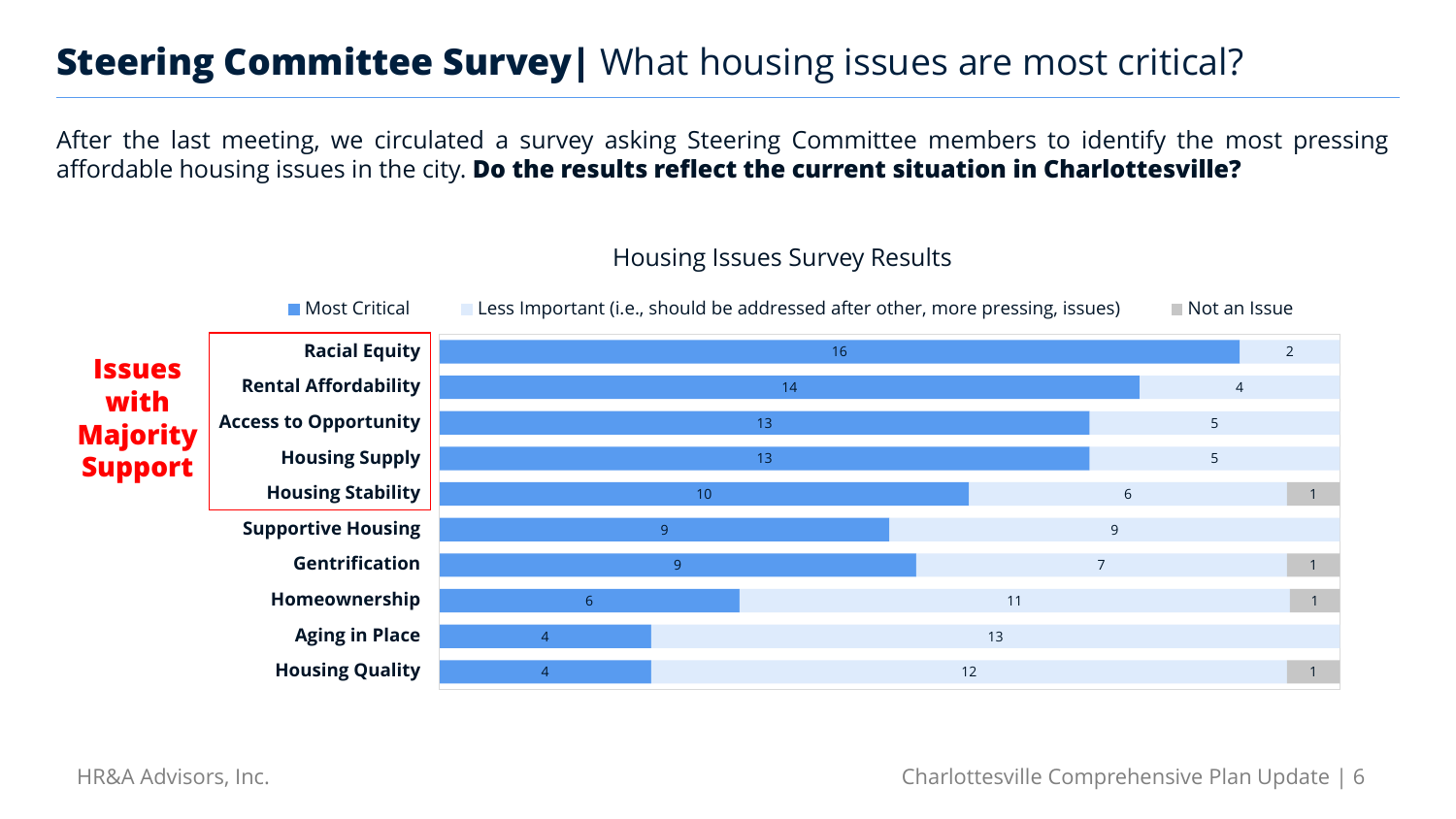### What is the focus of this plan, and how should it be communicated?

Per the priority issues discussed here, what is this plan's *guiding principle*? In particular, **the name of this plan** will frame how most people think about the work and its purpose, and shape how it is reported in the media.

### **We will circulate a survey to gather feedback on this question after this meeting.**

#### **Current name (from scope):** *Housing Strategy*

#### **Potential names:**

*The Charlottesville…*

*Affordable Housing Plan Housing Affordability Plan Equitable Housing Plan Just Housing Plan Racial Equity Housing Plan Homes Guarantee ???*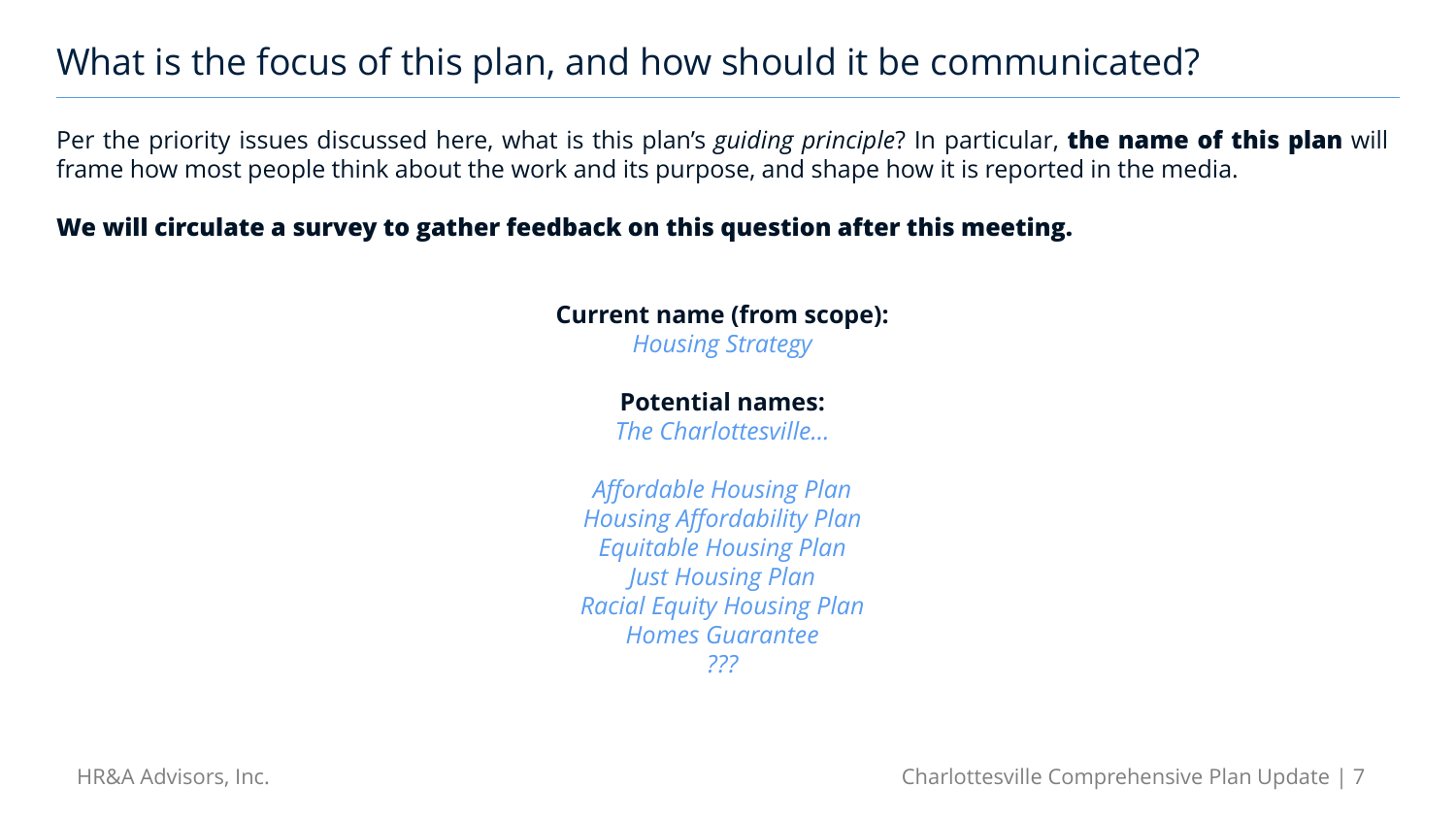Review of Housing Issues

# **Review of Types of Tools and Evaluation Criteria**

Next Steps

Appendix: Potential Tools

HR&A Advisors, Inc. Charlottesville Comprehensive Plan Update | 8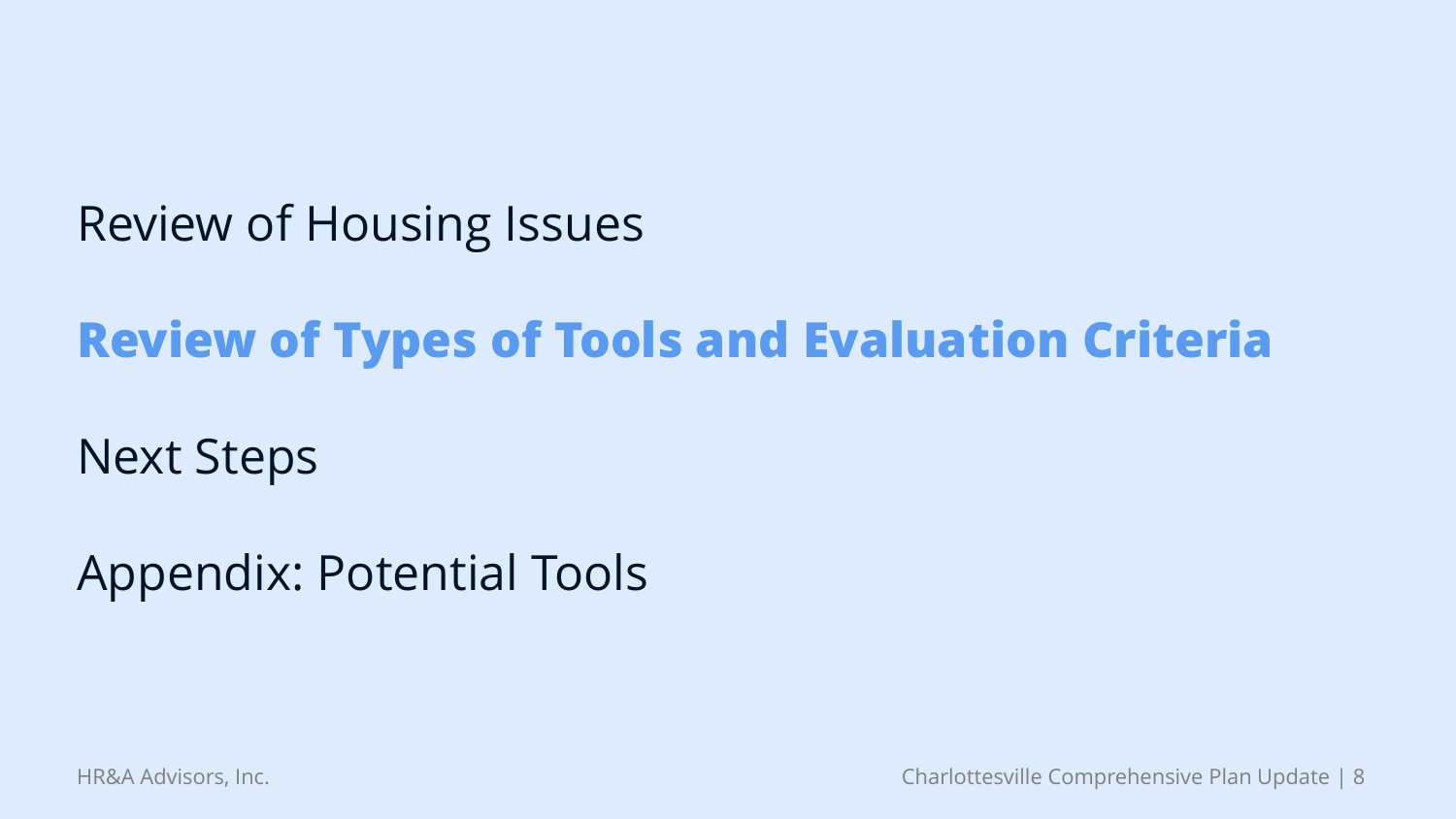### **Housing Tools Overview**

#### **Affordable housing tools fall into three main categories.**



Use **municipal regulations and zoning authority** to **indirectly** improve affordability by increasing the supply of housing, or to **directly** incentivize (or require) the production of affordable units.

**Land Use**

*e.g. by-right development, density bonuses, inclusionary zoning*



Provide **below-market rate loans, grants, or other public resources** to close the gap between what a household can afford to pay and the costs to develop and operate housing.

*e.g. rental assistance, gap financing for new construction, down payment assistance, public land sale*



Preserve existing affordable housing and housing stability by using **laws and regulations** that protect current occupants.

*e.g. right to counsel, rent control, just cause eviction*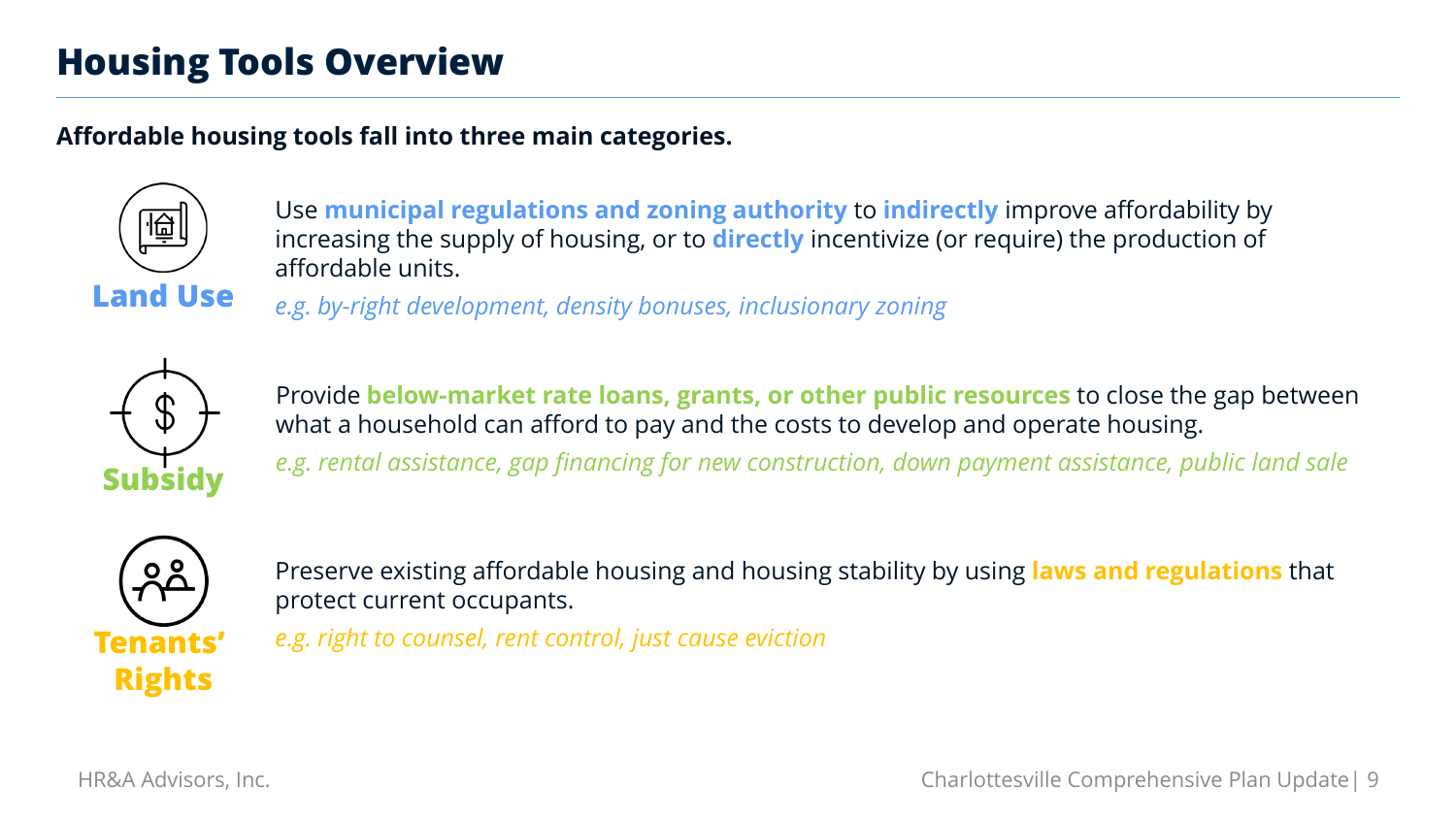### **Housing Tools Evaluation Criteria**

Evaluating each potential housing tool will require an iterative process of decision-making that is responsive to the local context, focused on the following three conditions.

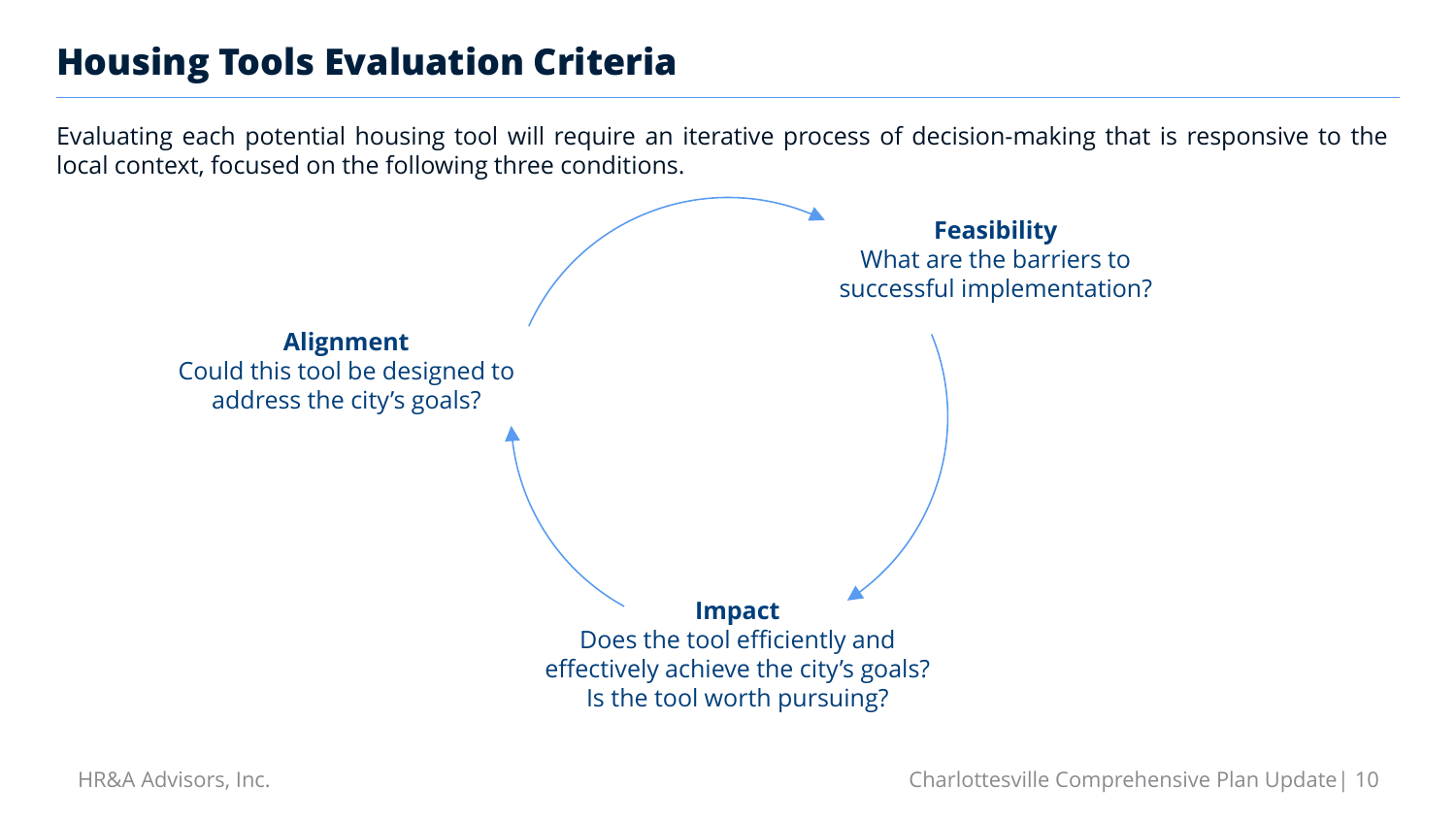### **Housing Tools Evaluation Criteria**

Each potential land use, subsidy, and tenants' rights tool should be evaluated using the following criteria and guiding questions.

| <b>Alignment</b>                   | Can the tool be designed to directly and meaningfully serve the City's affordable housing goals and needs? |                                                                                                                                |
|------------------------------------|------------------------------------------------------------------------------------------------------------|--------------------------------------------------------------------------------------------------------------------------------|
| <b>Feasibility</b>                 | <b>Market</b><br><b>Feasibility</b>                                                                        | Is the tool appropriate for the Charlottesville market context?                                                                |
|                                    | <b>Legal</b><br><b>Feasibility</b>                                                                         | Can the tool be legally implemented, per local, state, and federal regulations?                                                |
|                                    | <b>Political</b><br><b>Feasibility</b>                                                                     | Is the tool likely to muster support from community leaders and City leadership, where<br>necessary?                           |
|                                    | <b>Funding</b><br><b>Capacity</b>                                                                          | Is there adequate funding to implement the tool at a meaningful scale?                                                         |
|                                    | <b>Organizational</b><br><b>Capacity</b>                                                                   | Do City staff and nonprofit partners have the operational capacity to implement and<br>sustain the tool at a meaningful scale? |
| <b>Potential</b><br><b>Impacts</b> | Is the tool likely to make progress towards the City's affordable housing goals?                           |                                                                                                                                |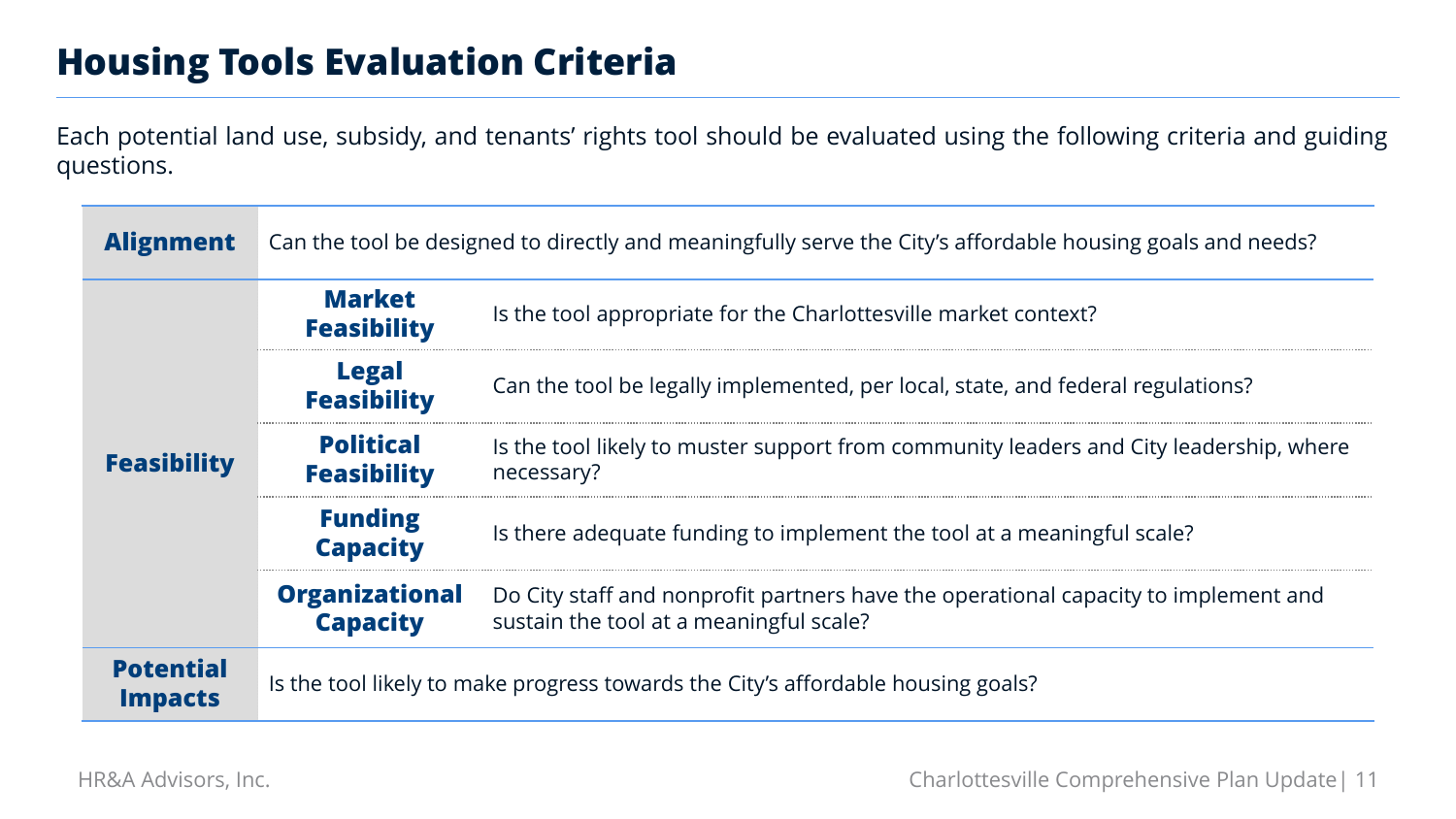## **Land Use | What it Means**



Land Use tools **set the regulatory environment** in which developers make investment decisions, and influence housing affordability by impacting the amount, type, location, and cost of new development. There are two ways that land use and regulatory tools can support affordability:

- **Indirect Tools** increase the overall supply of housing and lower the cost of new housing *e.g. by-right zoning, building code reform, Accessory Dwelling Units (ADUs)*
- **Direct Tools** support the creation of affordable housing through incentives or requirements for the production of affordable units

*e.g. expedited review for affordable housing projects, inclusionary zoning*

- No public funding required to induce private development
- Increases the overall supply of housing
- Encourages, or requires, private developers to create mixedincome housing
- Reduces the ability of a limited constituency to prevent the creation of housing
- Helps address legacies of racial segregation by driving new housing supply more evenly across the city
- Decreased neighborhood control over density and form of new development
- Typically does not create housing for extremely low-income households
- Existing naturally affordable housing may be lost to redevelopment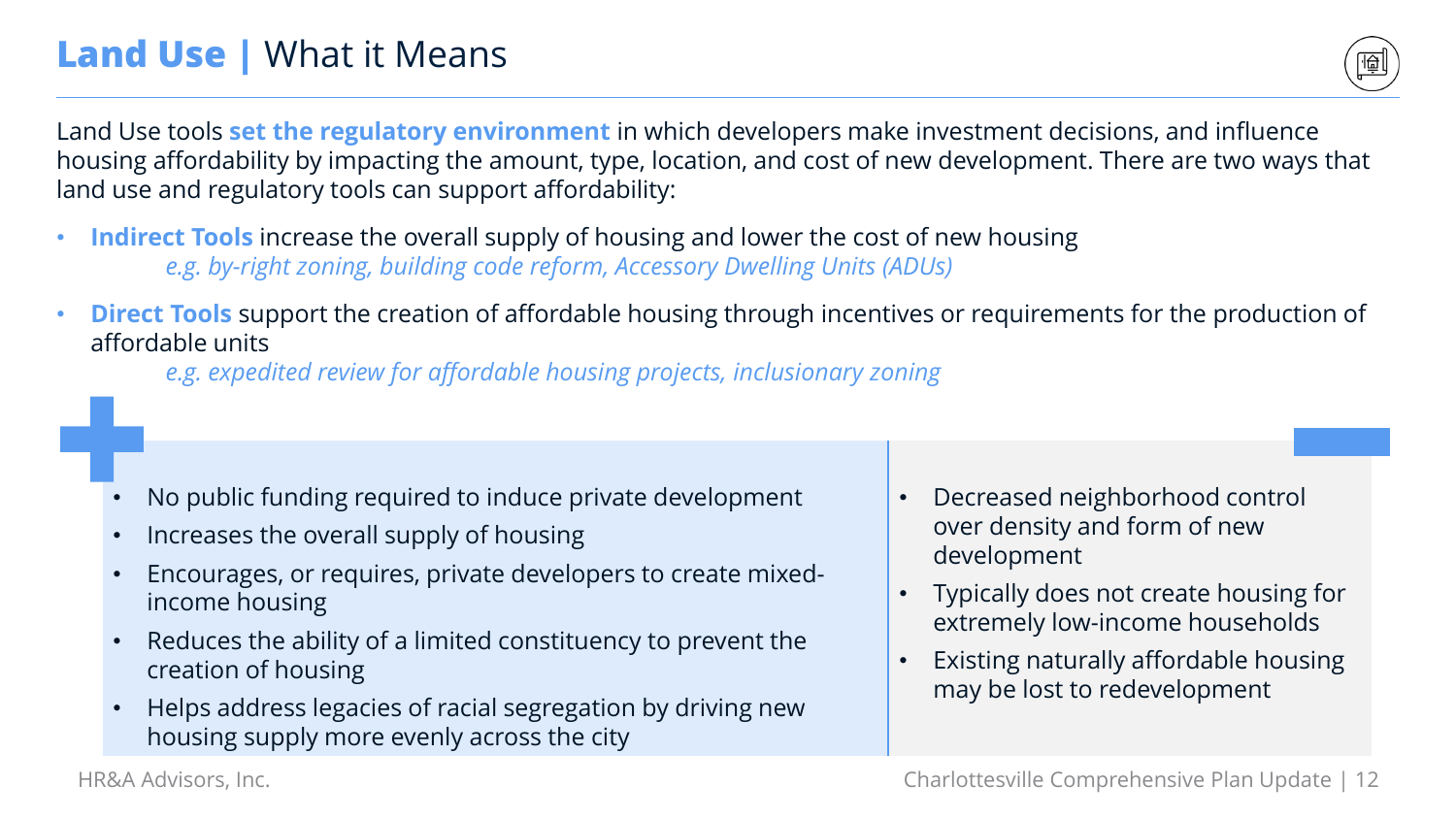Charlottesville's current land use regulations pose barriers to housing supply and other priority issues.

- The City's growth is limited by its boundaries, height restrictions, and **extensive R-1 zoning**
- Areas zoned for mixed use **incentivize commercial development** over residential
- **Special permits** are extended so often that they are perceived to be by-right
- Single-family zoning and other land use restrictions have historically been used to **create and enforce racial segregation**

### Acres of Land by Residential Zoning Type

 $\Box$  Single-Family (R-1)  $\Box$  Multifamily  $\Box$  University



*Source: City of Charlottesville, Interviews with City staff, developers, and other stakeholders*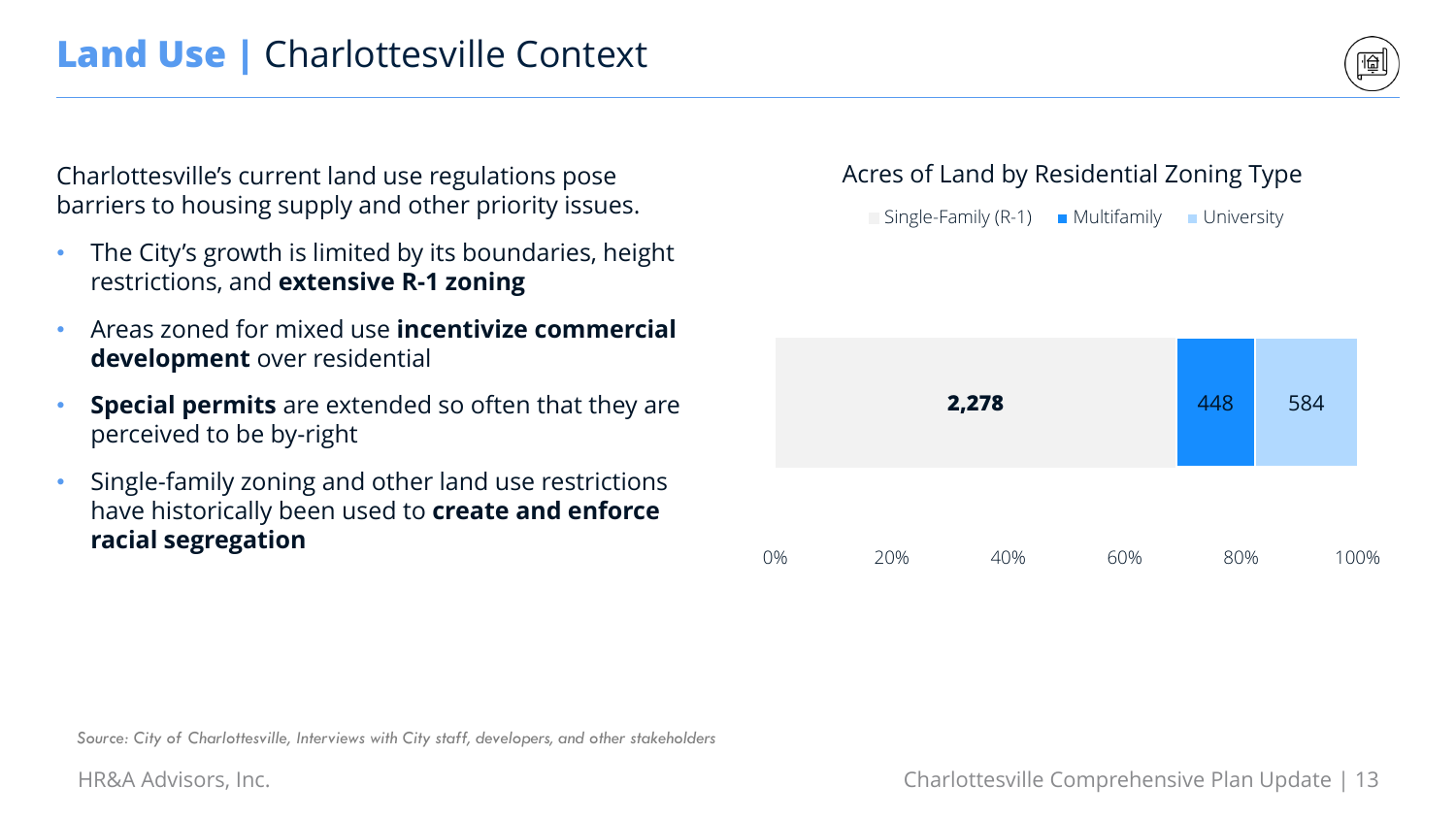

| <b>Multifamily By-Right</b>                            | Restructure multifamily zoning regulations to allow and encourage the provision of more<br>housing in high-opportunity areas                                                           |
|--------------------------------------------------------|----------------------------------------------------------------------------------------------------------------------------------------------------------------------------------------|
| <b>Single Family "Soft</b><br><b>Density" By-Right</b> | Increase the types of housing allowed in single-family districts (e.g. townhomes, duplexes,<br>accessory dwelling units)                                                               |
| <b>Accessory Dwelling</b><br><b>Units (ADUs)</b>       | Allow or incentivize additional living quarters located on single-family lots, independent from<br>the primary home                                                                    |
| <b>Inclusionary Zoning</b>                             | Create a program that offers incentives or density bonuses in exchange for the provision of<br>affordable housing as part of market rate development projects (voluntary or mandatory) |
|                                                        |                                                                                                                                                                                        |

- Are there other land use tools Charlottesville has been considering?
- Which tools are you most interested in exploring?
- Where have past efforts succeeded or failed in Charlottesville? In Virginia?
- Where should we dig deeper?

#### **Discussion**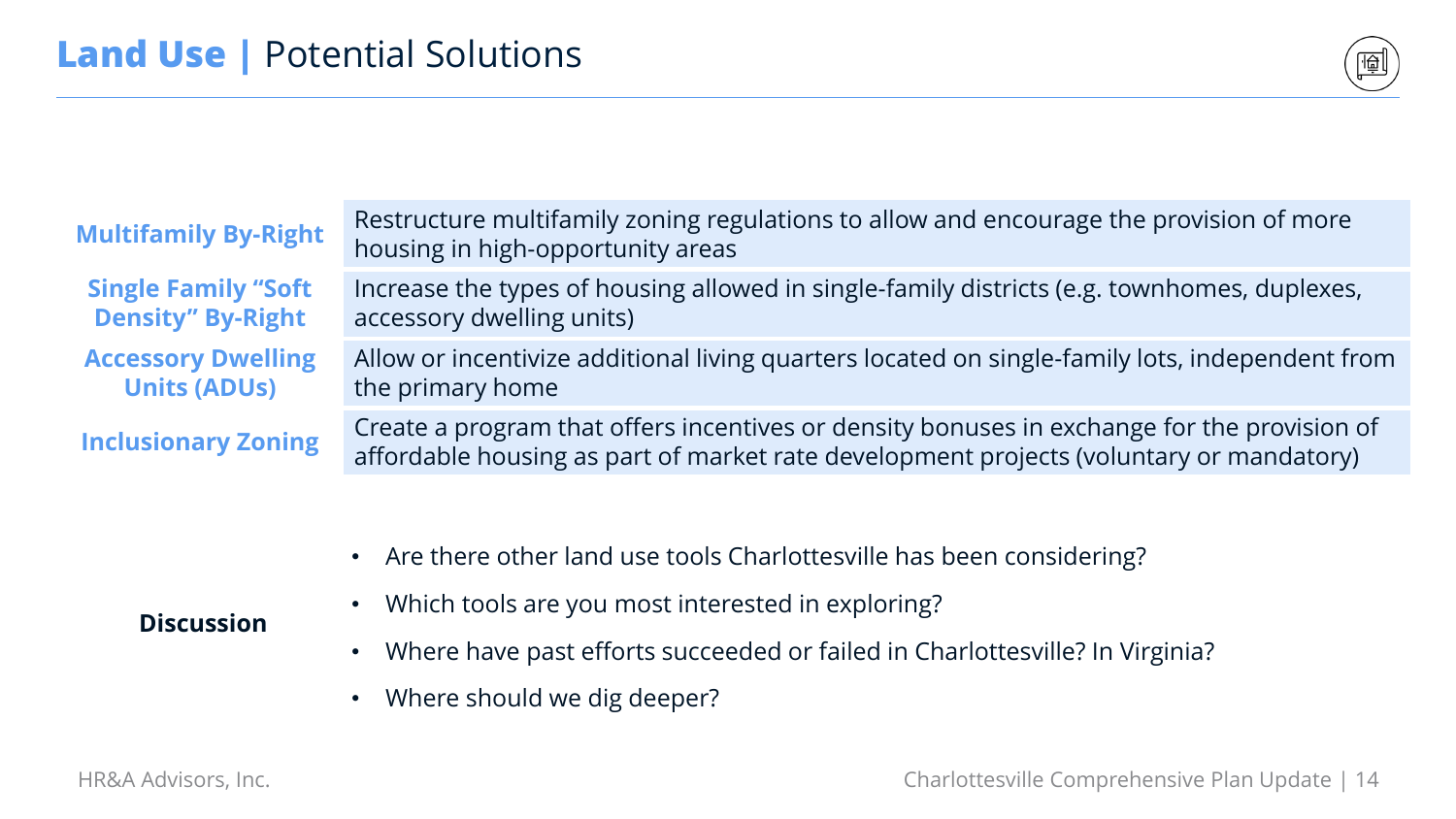Subsidy tools **close the gap** between what a household can afford and the cost to develop and operate housing. There are two primary forms of subsidy:

- **Capital Subsidies** are low or no interest debt and grants to reduce the cost to develop or acquire housing. *e.g. gap financing, down-payment assistance, public land, down payment assistance*
- **Operating Subsidies and Income Assistance** are ongoing payments to the property owner or tenant to supplement lower, affordable rent.

*e.g. housing vouchers*

- Directly creates housing with affordability restrictions
- Serves all income groups and housing priorities including affordability, access, and displacement
- Can be used to leverage private funding
- Requires large amounts of capital from governments or philanthropies
- May increase taxes or divert funding to pay for large subsidy programs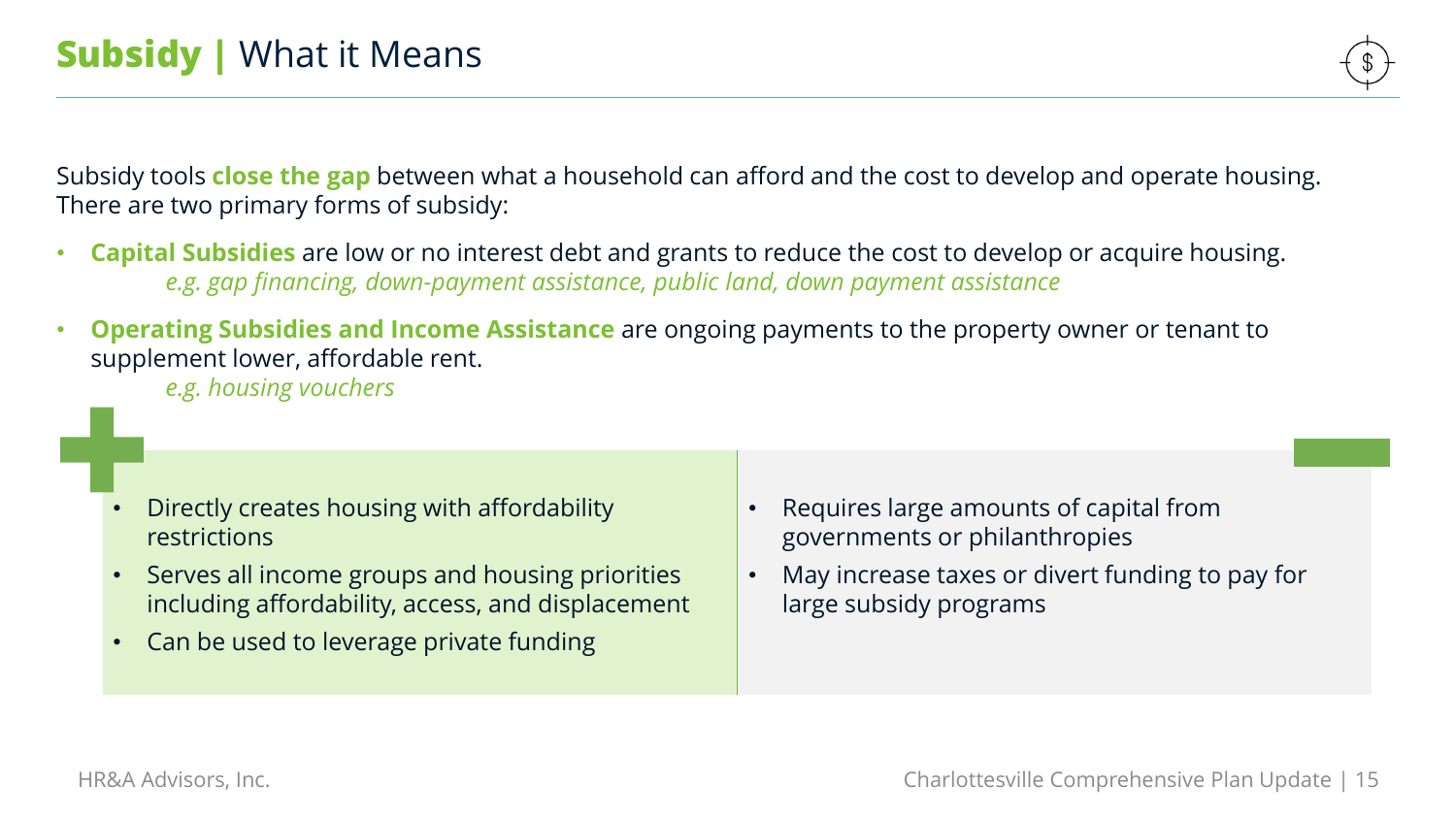Charlottesville and its partners have several subsidy programs, but a significant gap remains, particularly for households with incomes at 50% and 30% AMI.

- The City's **Supplemental Rental Assistance Program** provides vouchers for 100 households
- The Charlottesville Redevelopment and Housing Authority is in the process of **modernizing and replacing public housing units**, which may limit the near-term production of new low-income housing tax credit (LIHTC) units
- The City has provided **gap financing for LIHTC**  projects
- The City has earmarked funding for a **Housing Trust Fund**, but has not been clear about how funds will be used, and the most recent budget does not include funding for the Housing Trust Fund



*LIHTC is expensive: It costs \$20,000 in capital investment to reduce rent by \$100 a month.*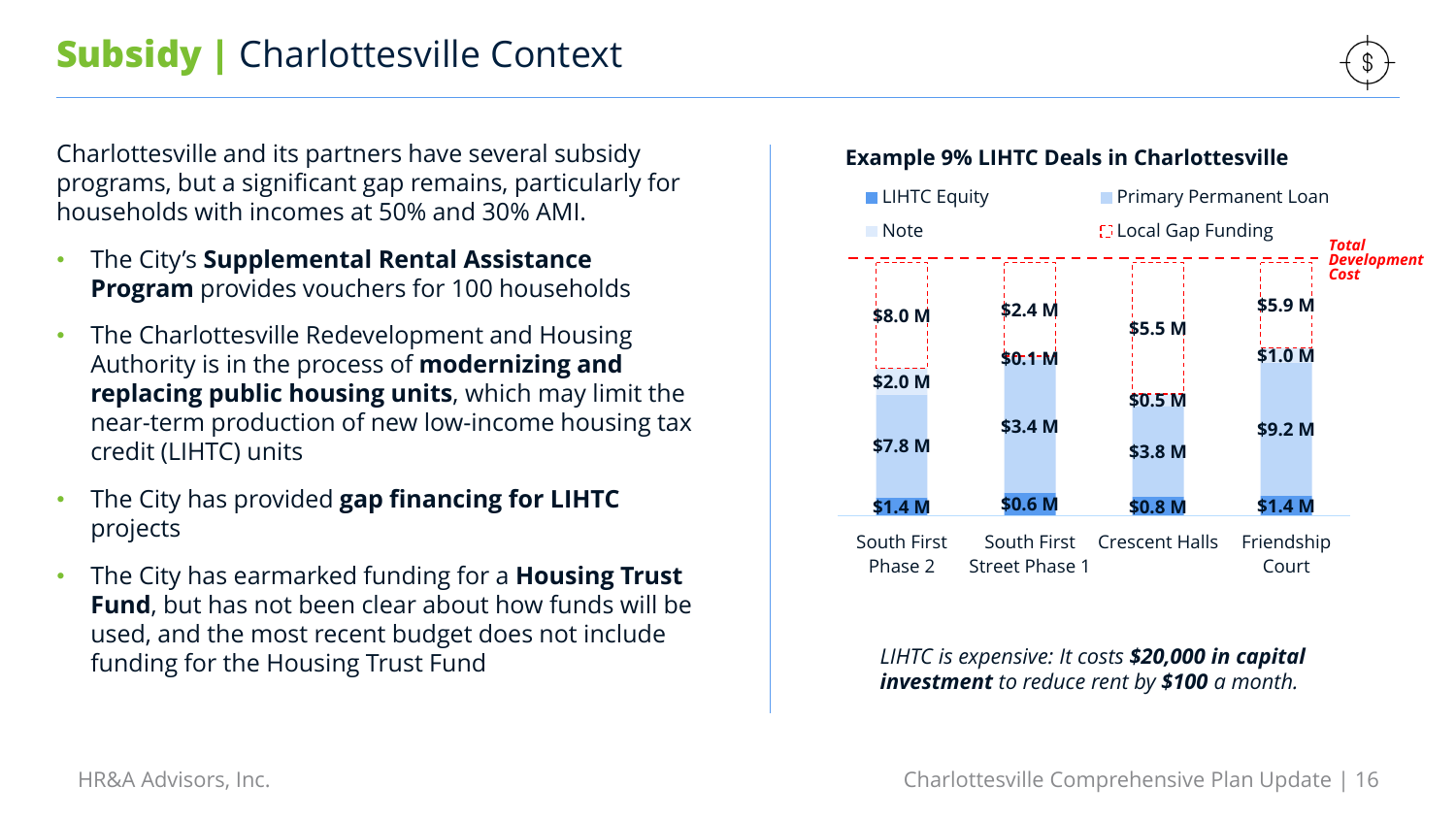| Use gap financing and other support as needed to increase the production of<br>subsidized LIHTC housing, particularly for 9% LIHTC as 4% projects are less feasible.                          |
|-----------------------------------------------------------------------------------------------------------------------------------------------------------------------------------------------|
| Provision of new construction or substantial rehabilitation of housing by the housing<br>authority                                                                                            |
| Dedicate a funding source to ensure continued affordability of naturally occurring<br>affordable housing (NOAH) through gap financing loans                                                   |
| Separate ownership of the land from ownership of the home to control resale value<br>and ensure homeownership affordability in perpetuity                                                     |
| Provide funding in the form of a grant or forgivable loan to reduce the up-front costs<br>of purchasing a home. To increase impact, pair program with counseling for first-time<br>homebuyers |
|                                                                                                                                                                                               |

• Are there other subsidy tools Charlottesville has been considering?

#### **Discussion**

- Which tools are you most interested in exploring?
	- Where have past efforts succeeded or failed in Charlottesville? In Virginia?
	- Where should we dig deeper?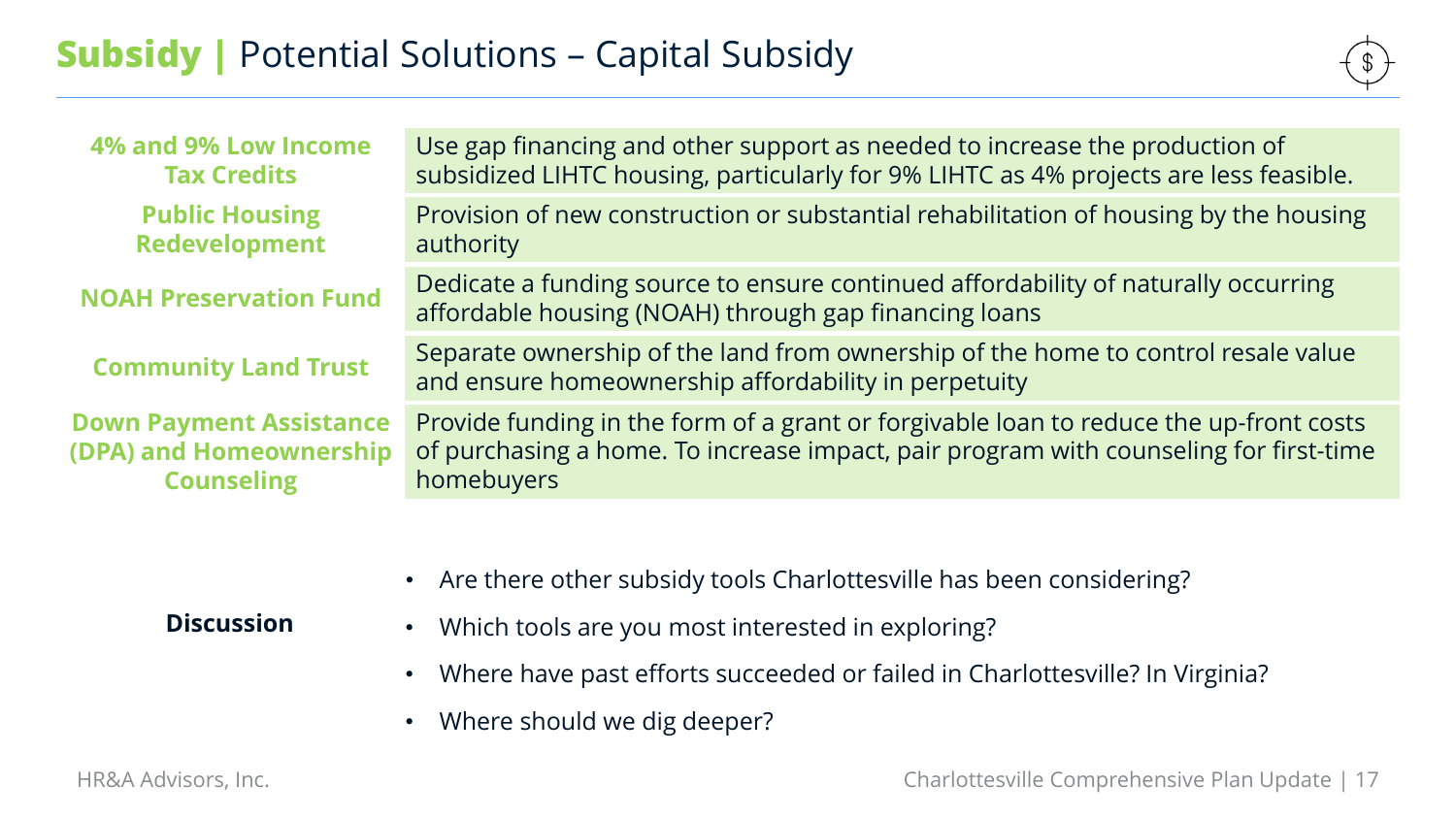

| <b>Tenant-Based Vouchers</b>                            | Provide tenants with long-term vouchers that subsidize rent for market-rate units                                           |  |
|---------------------------------------------------------|-----------------------------------------------------------------------------------------------------------------------------|--|
| <b>Emergency/Short Term</b><br><b>Rental Assistance</b> | Help renters paying housing costs (such as rent, security deposits, utilities) on a limited<br>basis to prevent an eviction |  |
| <b>Landlord Risk Fund</b>                               | Incentivize landlords to accept TBVs by helping to cover unpaid security deposits and<br>back rent, if needed               |  |
| <b>Property Tax Relief</b>                              | Abate or limit property tax payments for low-income homeowners                                                              |  |
|                                                         |                                                                                                                             |  |

• Are there other subsidy tools Charlottesville has been considering?

#### **Discussion**

- Which tools are you most interested in exploring?
	- Where have past efforts succeeded or failed in Charlottesville? In Virginia?
	- Where should we dig deeper?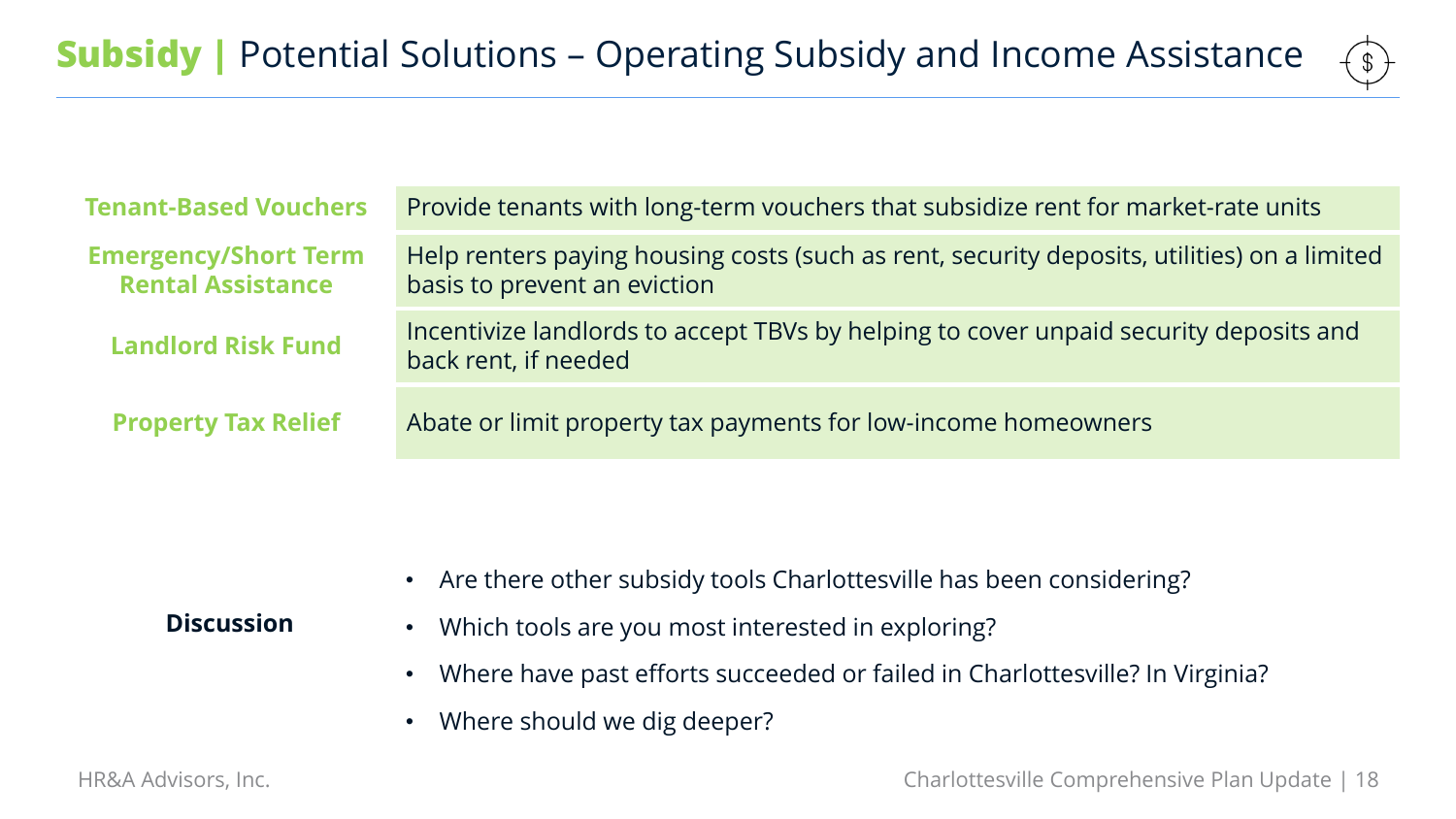

Tenants' Rights tools **seek to preserve existing affordable housing** by protecting the occupants of affordable housing. These tools do not create new affordable units, and their use is restricted by current Virginia law.

- Tools to **enforce existing rights** typically relate to the availability and affordability of legal services. *e.g. right to counsel, mandatory mediation*
- Tools to **expand tenants' rights** help tenants stay in their homes by limiting the actions that landlords can take. *e.g. rent control, just cause eviction*

- Particularly important for housing stability and preventing displacement
- May increase affordability for current tenants
- Pressures exploitative landlords to act in current and future tenants' interests
- Restrictive Virginia laws limit potential for rent control and tenants' rights laws
- None of the tools create new affordable units or directly increase unit affordability
- Rent control can increase overall rents for new renters, as seen in other markets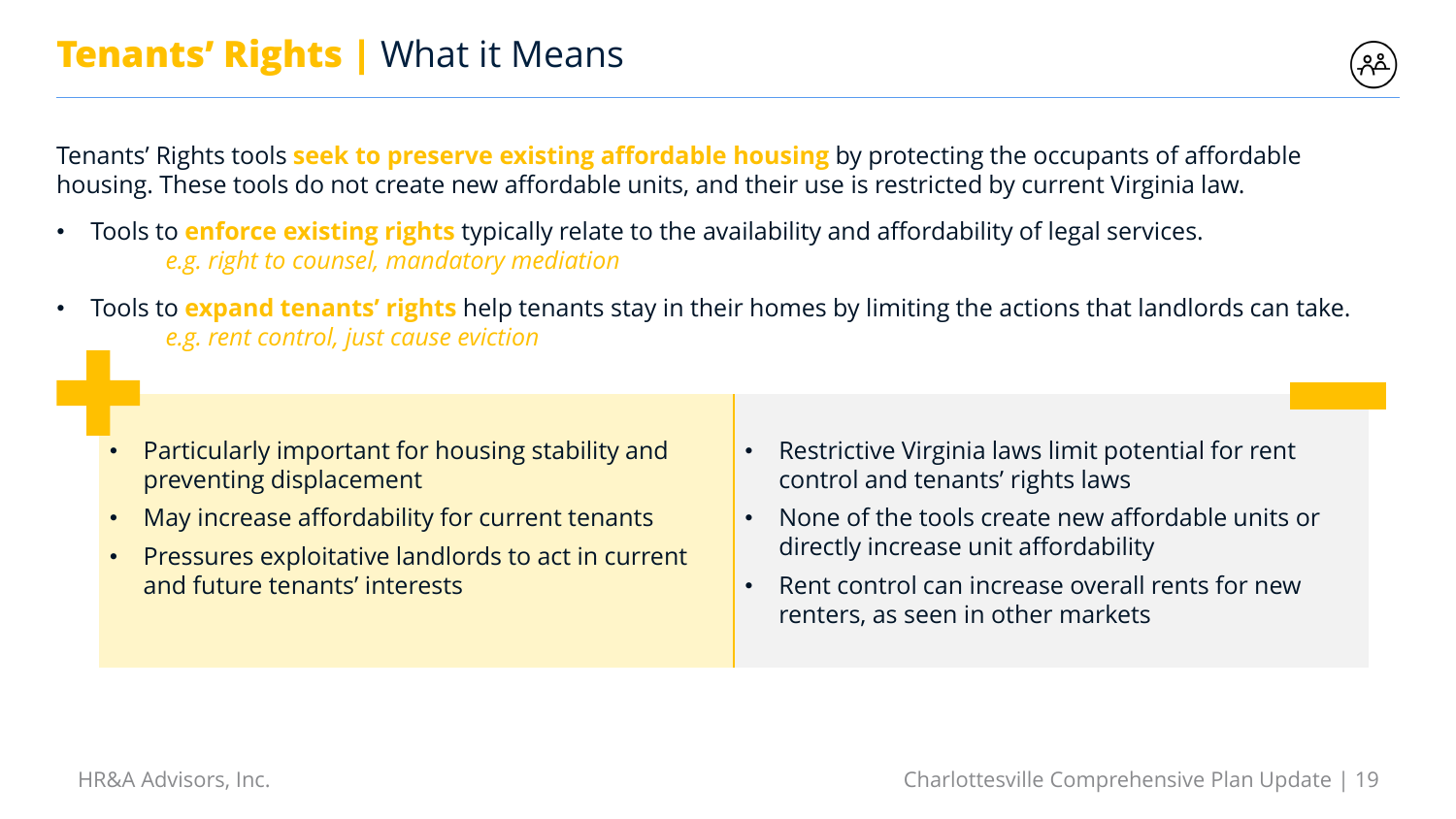State regulations are structured to favor the rights of property owners over the rights of tenants, and therefore limit the actions Charlottesville can take to support tenants' rights.

- Programs to enhance tenants' rights therefore must be **voluntary**
- Tenants' rights agreements can also be attached as **conditions to available funding** sources
- **Advocacy at the State level** is another way to increase Charlottesville's capacity to support tenant's rights



### **78%**

of residents who moved within the same county in the past year have an income of less than \$35,000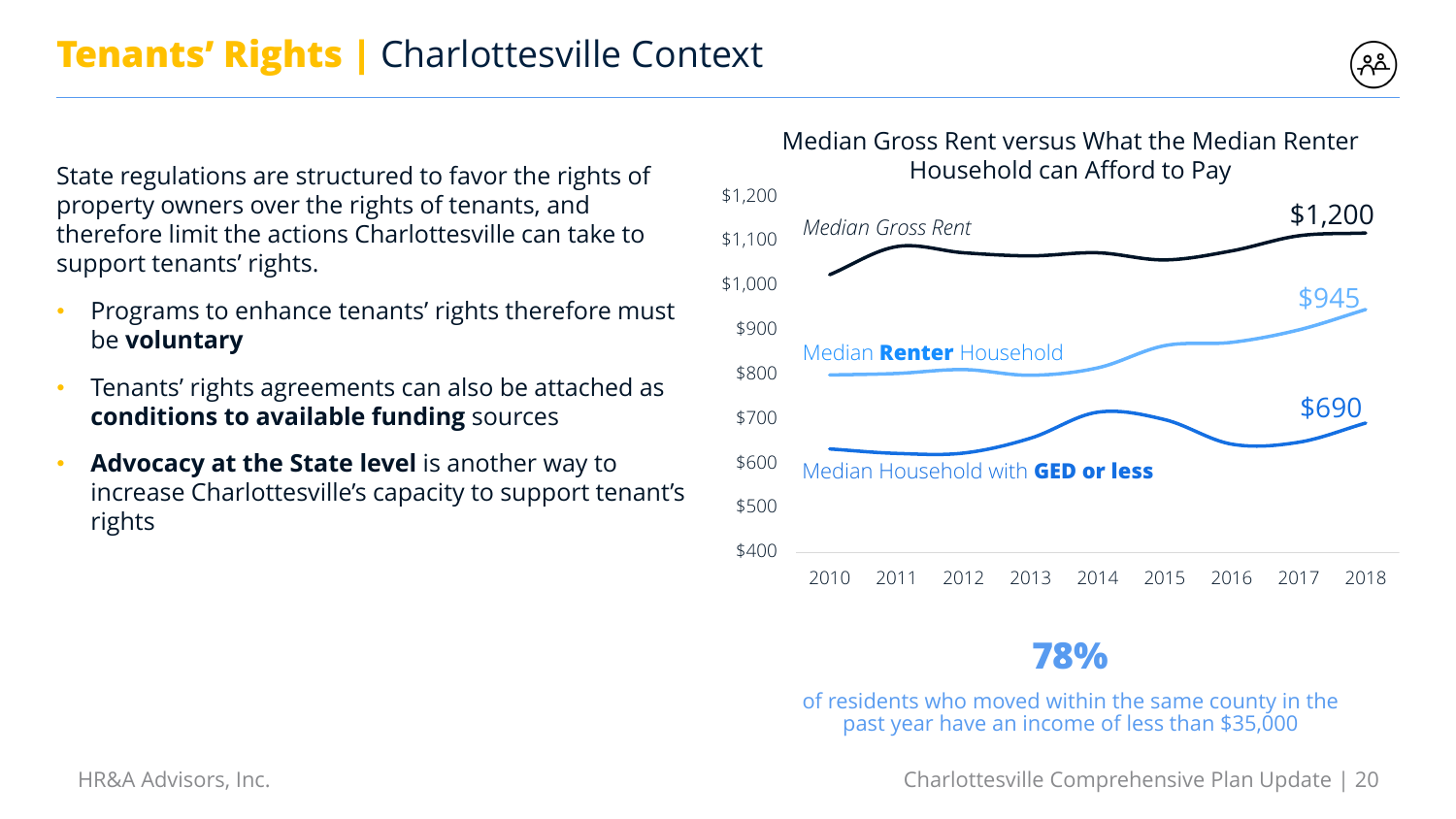

| <b>Right to Counsel</b>                  | Establish a right to counsel for housing related court proceedings to ensure both the<br>landlord and tenant have adequate access to legal protections |  |
|------------------------------------------|--------------------------------------------------------------------------------------------------------------------------------------------------------|--|
| <b>Landlord Registry</b>                 | Require landlords to register and pay a fee for rental units                                                                                           |  |
| <b>Tenant Opportunity</b><br>to Purchase | Allow tenants the opportunity to purchase a property and preserve its affordability at the<br>time when an owner intends to sell                       |  |
| <b>Rent Control</b>                      | Stipulate how much a landlord can raise rent when an occupant's lease comes up for<br>renewal                                                          |  |
| <b>Just Cause Eviction</b>               | Require landlords to have a reason to evict a tenant                                                                                                   |  |

• Are there other tenants' rights tools Charlottesville has been considering?

#### **Discussion** • Which tools are you most interested in exploring?

- Where have past efforts succeeded or failed in Charlottesville? In Virginia?
- Where should we dig deeper?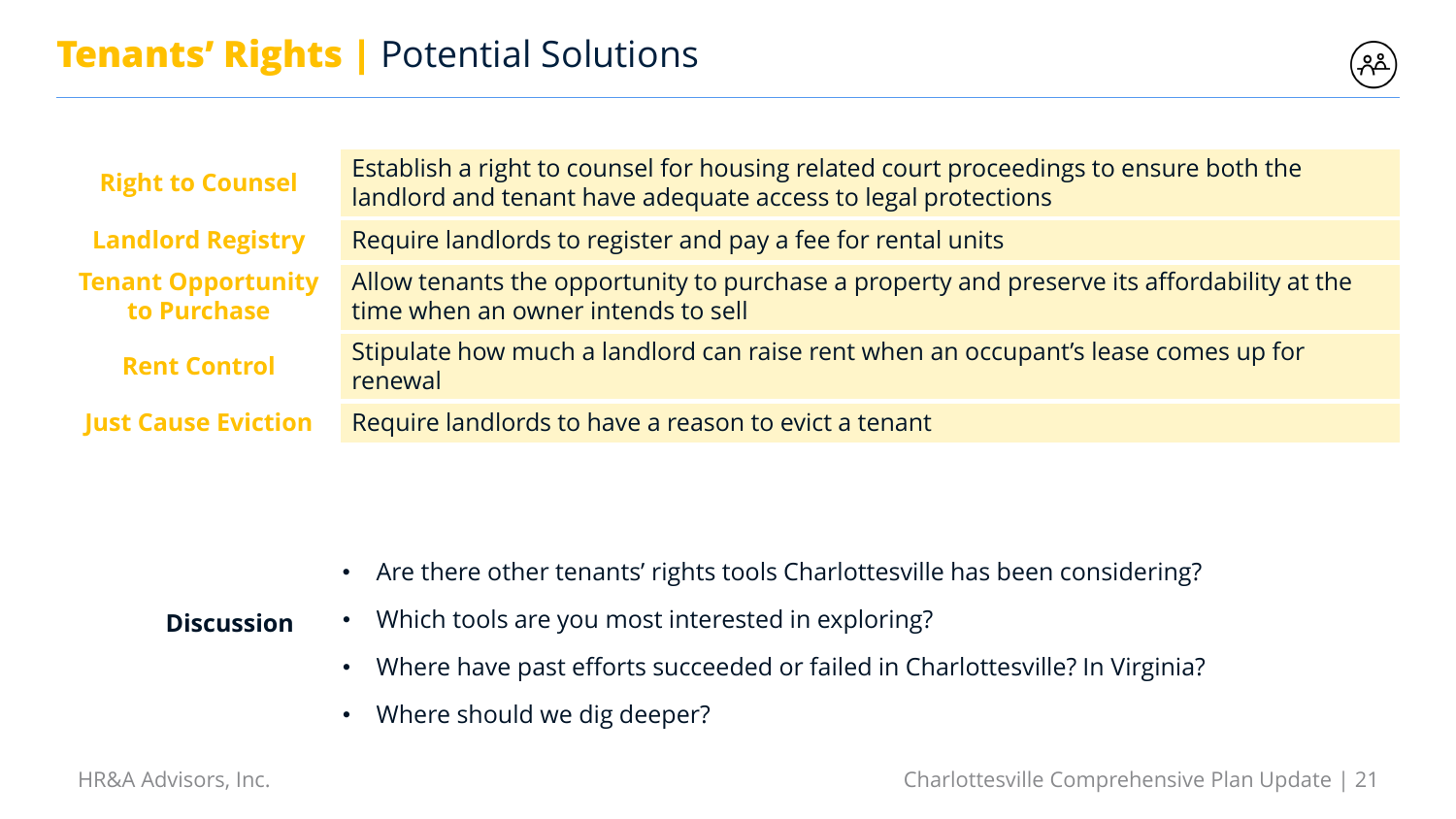Review of Housing Issues

Review of Types of Tools and Evaluation Criteria

**Next Steps**

Appendix: Potential Tools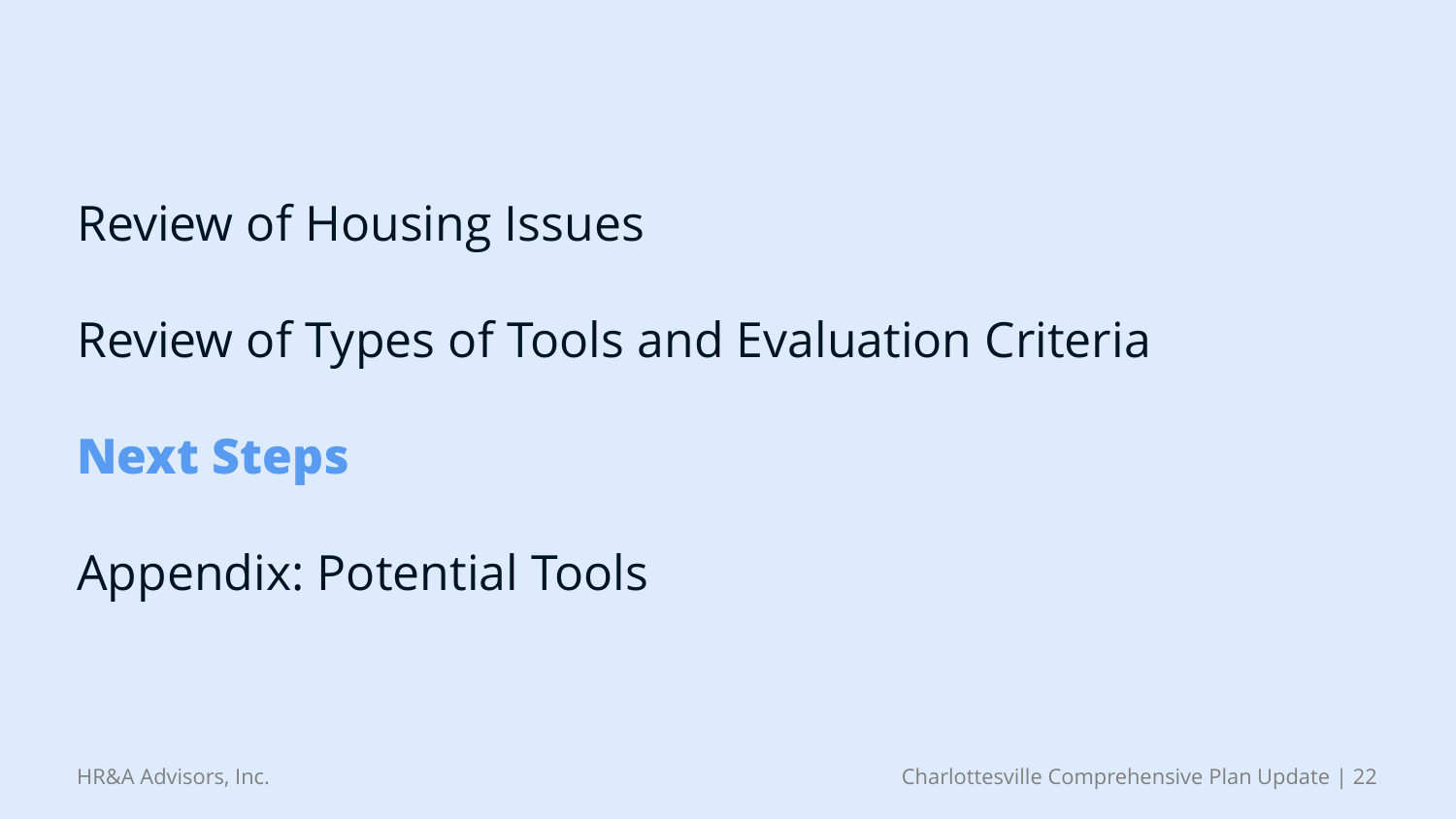Prior to our next conversation, we ask the Steering Committee to review the detailed descriptions of potential tools and provide input.



**Review potential housing tools,** including feasibility and design parameters



**Prioritize housing tools,** based on local capacity and needs and potential impacts



**Identify areas for further research** related to these or other priority tools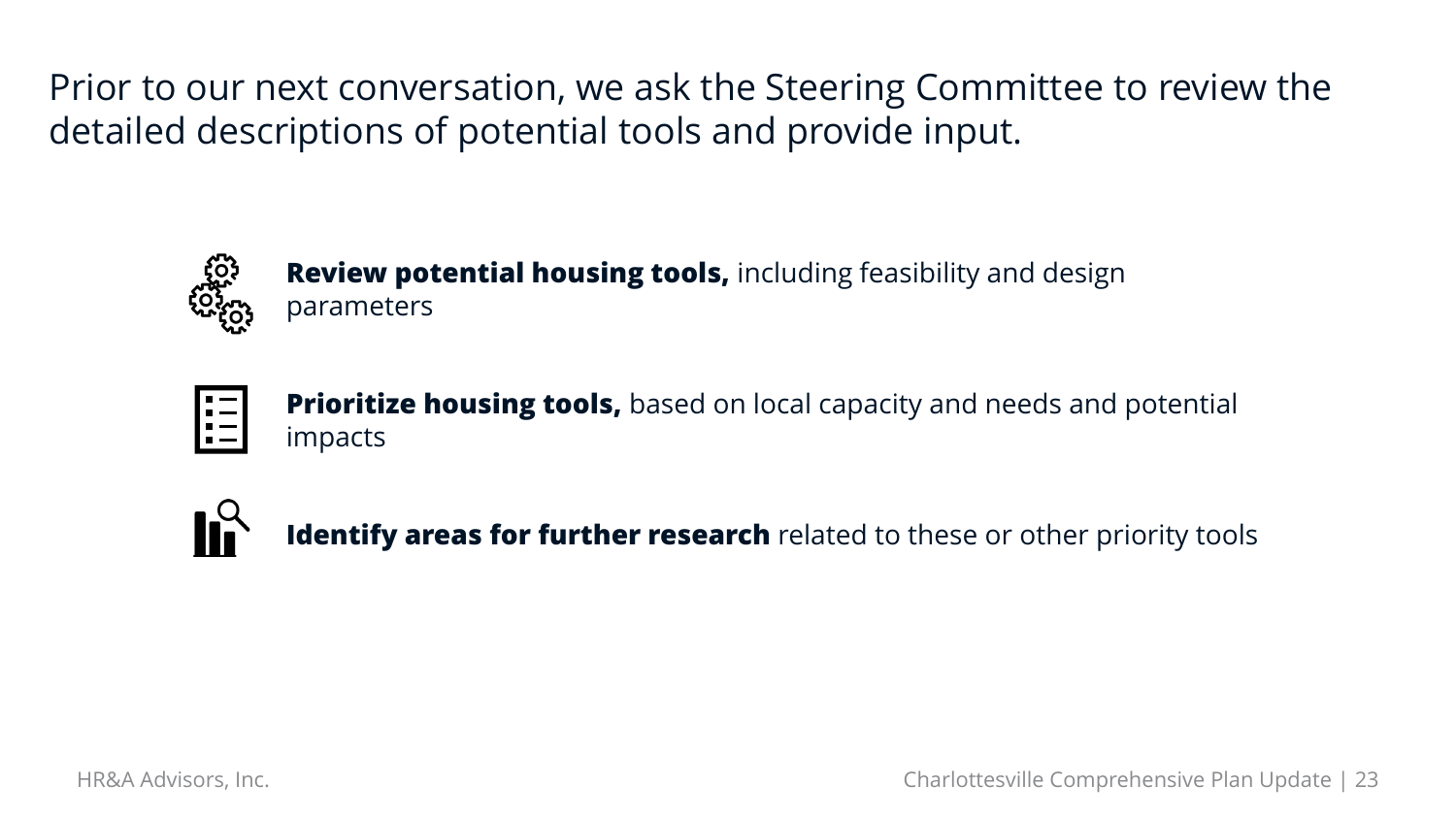Review of Housing Issues

Review of Types of Tools and Evaluation Criteria

Next Steps

**Appendix: Potential Tools**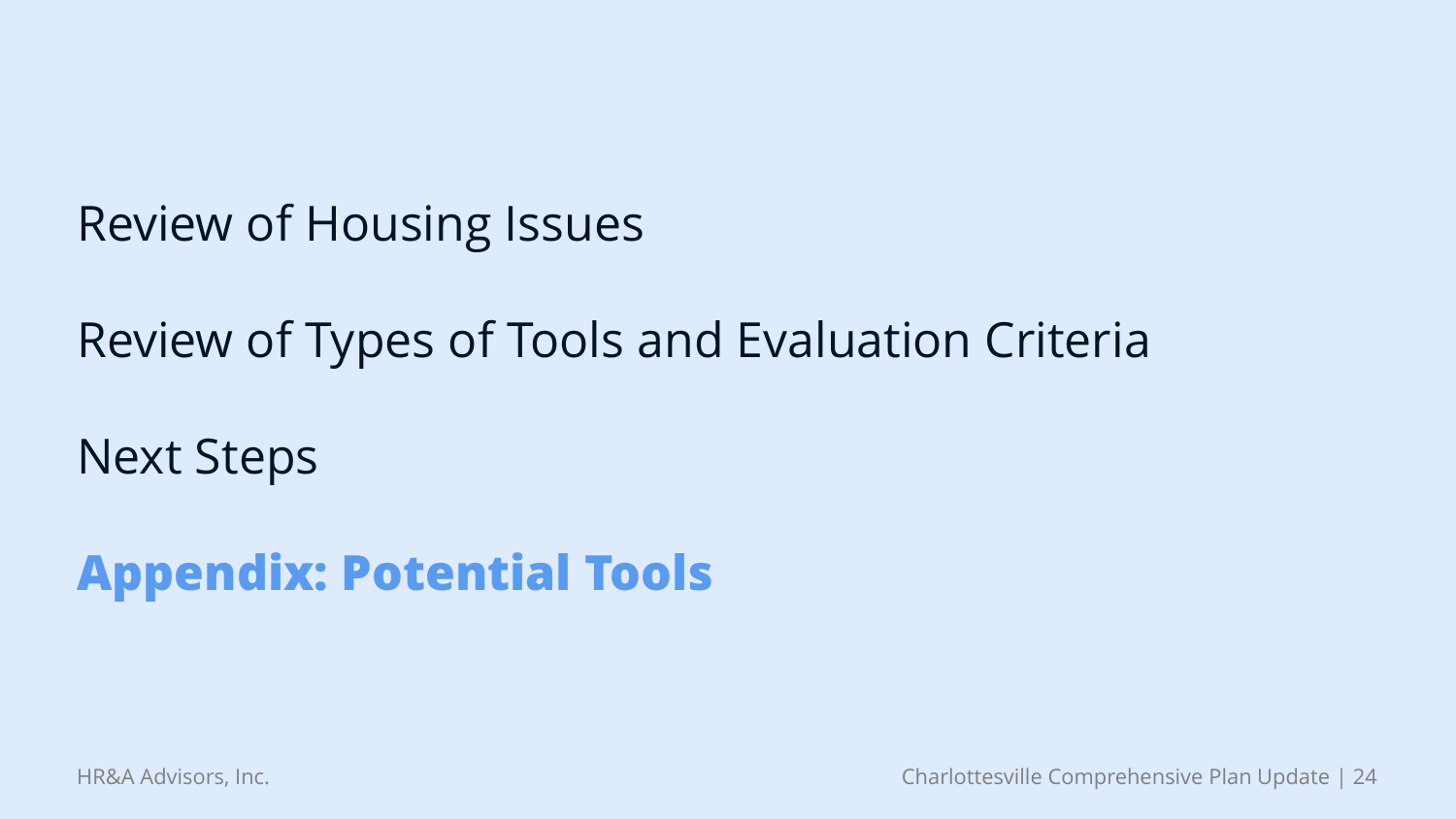### **Land Use | Multifamily By-Right Zoning**

Restructure multifamily zoning regulations to allow and encourage the provision of housing in high-opportunity areas

#### **Status in Charlottesville**

- Current zoning regulations make commercial development more feasible than residential in mixed-use areas
- Special permits are used frequently to achieve height or other bonuses
- Aside from university zoning areas, there are not many parts of the City zoned for multifamily

- **Format**: regulations (increase by-right density in areas that allow multifamily, zone more areas for multifamily); processes (streamline entitlements & review processes)
- **Specifications:** work with CodeStudio to evaluate potential zoning changes
- **Geographic targeting**: focus on high-opportunity areas, existing mixed-use districts

| <b>Preliminary Assessments</b>           |                                                                                                                                                      |
|------------------------------------------|------------------------------------------------------------------------------------------------------------------------------------------------------|
| <b>Market</b><br><b>Feasibility</b>      | M – removes a key barrier to supply, but<br>development is still costly and sites are<br>limited                                                     |
| <b>Legal</b><br><b>Feasibility</b>       | H – high degree of local control                                                                                                                     |
| <b>Political</b><br><b>Feasibility</b>   | L – NIMBY opposition to density                                                                                                                      |
| <b>Funding</b><br><b>Capacity</b>        | H – no funding required                                                                                                                              |
| <b>Organizational</b><br><b>Capacity</b> | H – little capacity required                                                                                                                         |
| <b>Anticipated</b><br><b>Impact</b>      | Would reduce development review time by<br>several months and moderately increase<br>development of multifamily housing in<br>high-opportunity areas |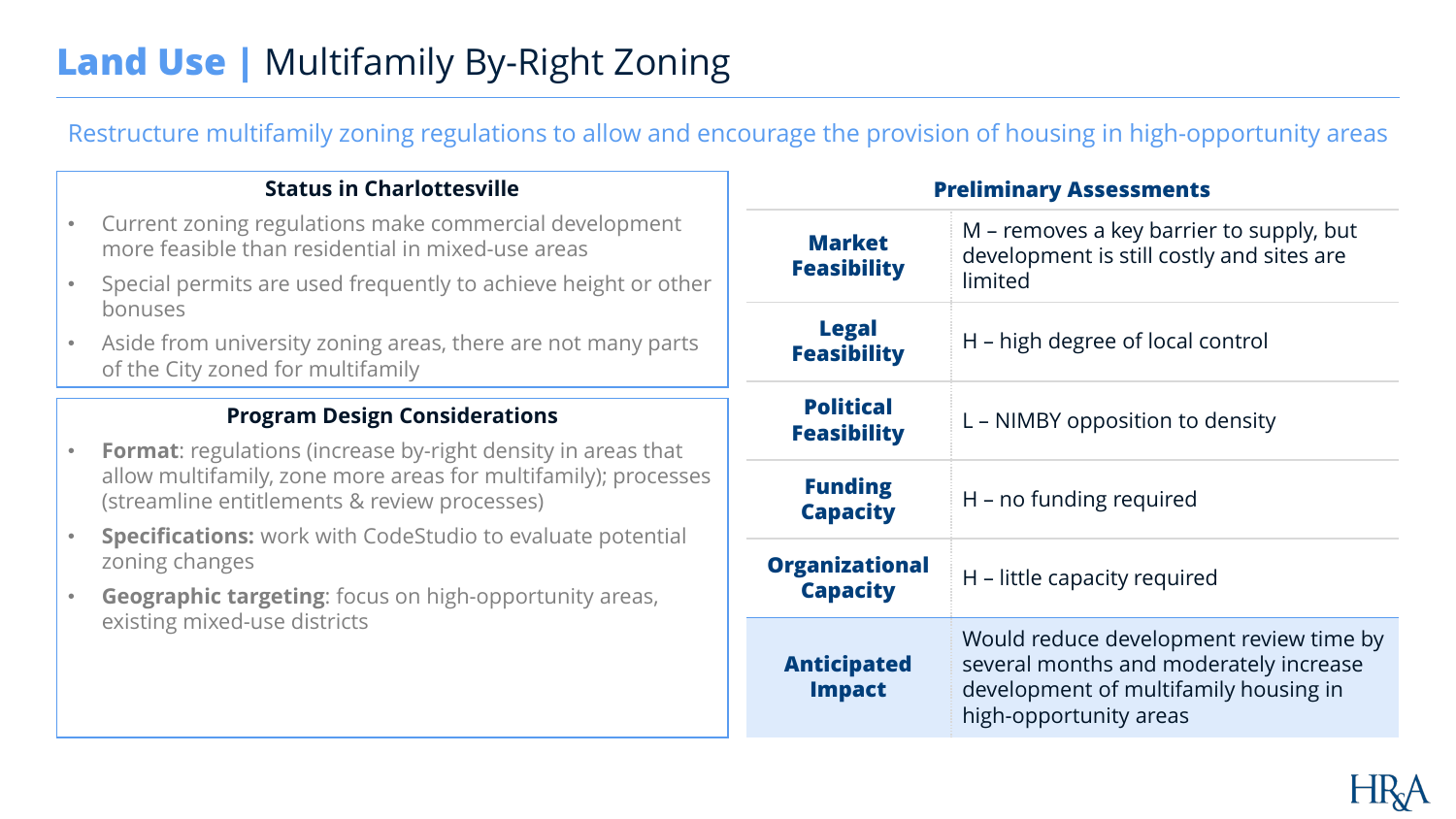### **Land Use | "Soft Density" By-Right Zoning**

Change zoning to allow 2- to 4-unit structures in some or all single-family zoning areas

#### **Status in Charlottesville**

- R-1 zoning is prevalent throughout Charlottesville. Townhomes represent less than 10% of total housing and 2-4 unit homes less than 15% in Charlottesville.
- Single-family zoning has historically been used to create racial segregation – the legacy of this practice persists

- **Geographic targeting:** Some or all single-family neighborhoods
- **Affordability requirements:** e.g. requiring that additional units be made affordable (temporarily or permanently) or tying additional units to voucher or down payment assistance programs

| <b>Preliminary Assessments</b>           |                                                                                                                                  |
|------------------------------------------|----------------------------------------------------------------------------------------------------------------------------------|
| <b>Market</b><br><b>Feasibility</b>      | M – current zoning constrains<br>development, but infill opportunities may<br>be limited                                         |
| <b>Legal</b><br><b>Feasibility</b>       | H - high degree of local control                                                                                                 |
| <b>Political</b><br><b>Feasibility</b>   | L – NIMBY opposition to density<br>particularly strong in single-family<br>neighborhoods                                         |
| <b>Funding</b><br><b>Capacity</b>        | H – no funding required                                                                                                          |
| <b>Organizational</b><br><b>Capacity</b> | M – requires some additional capacity to<br>review and approve development types                                                 |
| <b>Anticipated</b><br><b>Impact</b>      | The availability of smaller units in single-<br>family neighborhoods can support access<br>to opportunity and reduce segregation |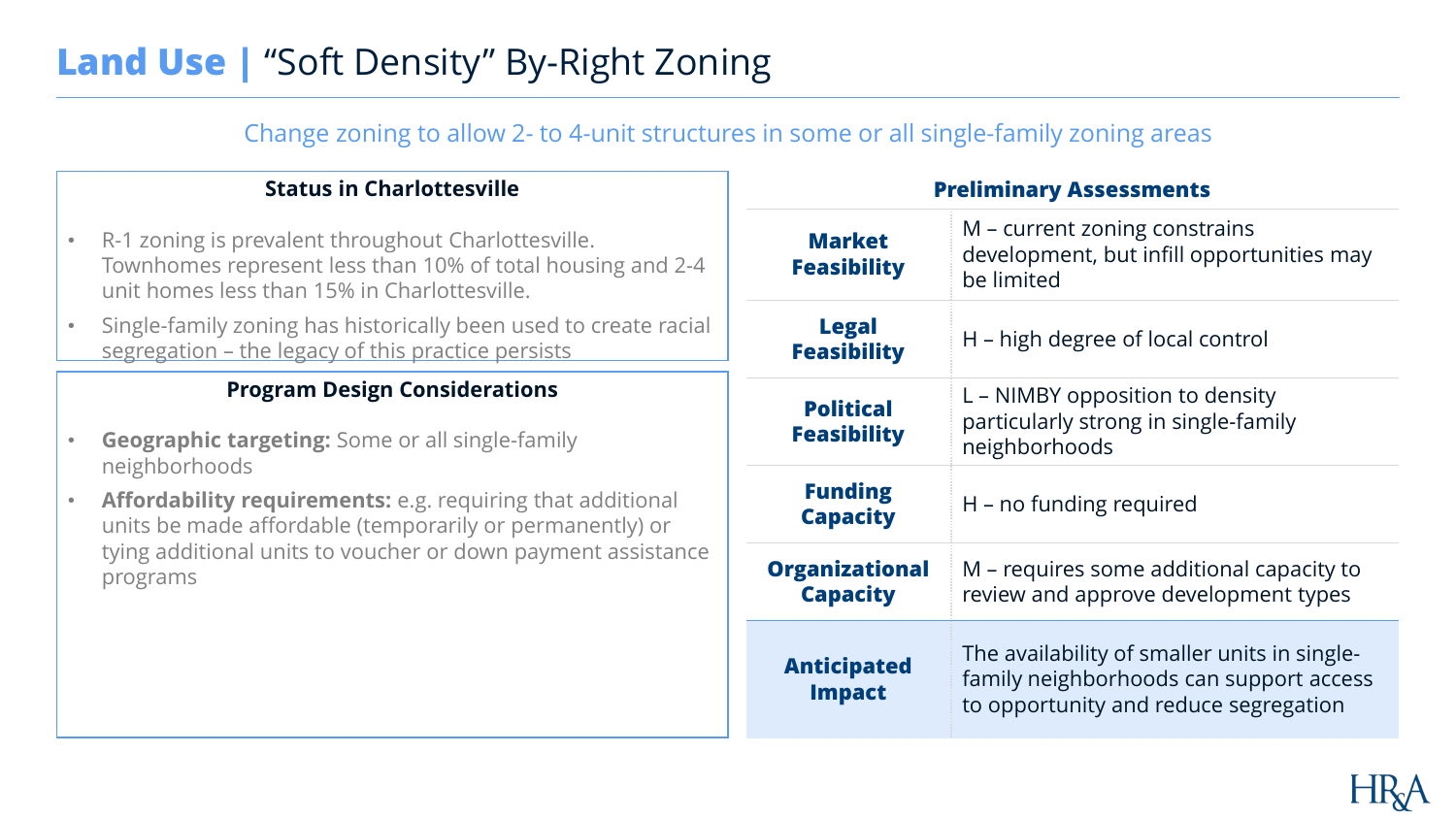## **Land Use | Inclusionary Zoning**

Offer incentives or density bonuses in exchange for affordable housing as part of market rate development projects

#### **Status in Charlottesville**

- The City currently offers a density bonus through a special use permit that is used in most new multifamily development, but this is not an effective bonus nor is it tied to affordability
- Changes to Virginia law taking effect in July will allow Charlottesville to adopt Inclusionary Zoning legislation

- **Voluntary vs. mandatory**
- **Provision of incentive(s)** to offset lost rental income (necessary in all but the strongest markets)
- **Format of incentive(s)**: regulatory (density bonus, parking waiver) or financial (tax rebate, fee waiver)
- **Target share of affordable units** in development, e.g. 15%, and target income level for affordability
- **Alternative compliance** (if mandatory), e.g. in lieu fees
- **Coordination** with changes to multifamily by-right zoning

| <b>Preliminary Assessments</b>           |                                           |  |
|------------------------------------------|-------------------------------------------|--|
| <b>Market</b>                            | M – reduces market feasibility of new     |  |
| <b>Feasibility</b>                       | multifamily development                   |  |
| <b>Legal</b>                             | H – new state regulations allow           |  |
| <b>Feasibility</b>                       | Charlottesville to adopt IZ legislation   |  |
| <b>Political</b>                         | L to M – NIMBY opposition to density,     |  |
| <b>Feasibility</b>                       | developer opposition                      |  |
| <b>Funding</b>                           | M – funding required if tied to financial |  |
| <b>Capacity</b>                          | incentives                                |  |
| <b>Organizational</b><br><b>Capacity</b> | H – little capacity required              |  |
| <b>Anticipated</b>                       | Increased mixed-income development, but   |  |
| <b>Impact</b>                            | not likely to serve the lowest incomes    |  |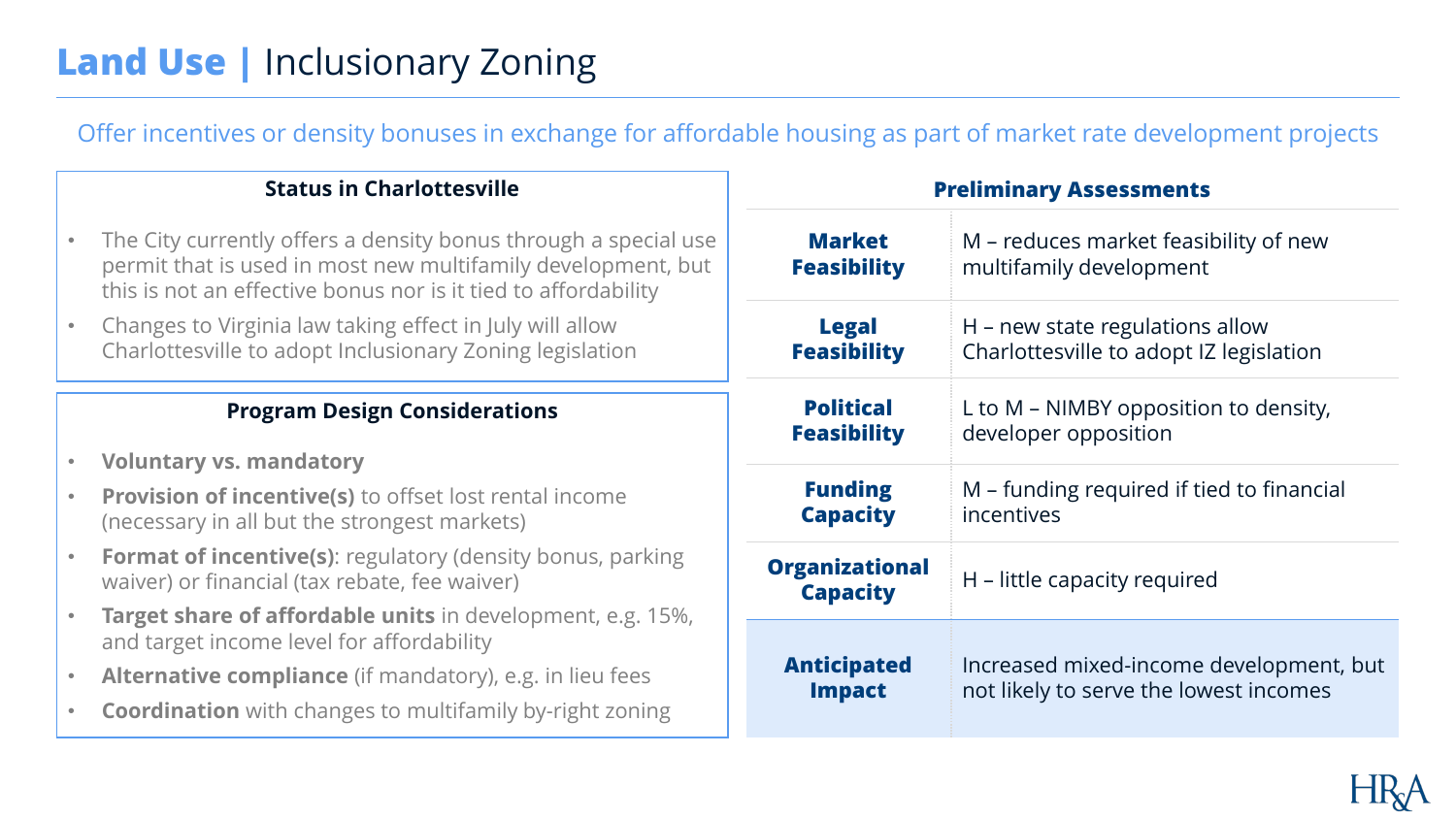### **Land Use | Accessory Dwelling Units**

Allow and potentially incentivize the construction of Accessory Dwelling Units in single-family neighborhoods

#### **Status in Charlottesville**

- Accessory Dwelling Units (ADUs) are allowed in some areas, but with restrictions (not near University, for example)
- Main unit must be owner-occupied
- Many ADUs are used for short-term rentals

- **Easing current restrictions:** e.g. removing the requirement that main unit must be owner-occupied, reducing parking requirements where appropriate, allowing ADUs in more areas
- **Incentives for affordability:** supply low-cost financing for construction of ADUs set aside for income-qualified renters
- **Geographic targeting,** e.g. high-opportunity areas

| <b>Preliminary Assessments</b>           |                                                                                                         |
|------------------------------------------|---------------------------------------------------------------------------------------------------------|
| <b>Market</b>                            | L - feasibility challenges to adding ADUs to                                                            |
| <b>Feasibility</b>                       | existing developments                                                                                   |
| <b>Legal</b><br><b>Feasibility</b>       | H – high degree of local control                                                                        |
| <b>Political</b>                         | M – may be resistance to amending                                                                       |
| <b>Feasibility</b>                       | existing program                                                                                        |
| <b>Funding</b>                           | L to M – depends on whether financial                                                                   |
| <b>Capacity</b>                          | incentives are provided                                                                                 |
| <b>Organizational</b><br><b>Capacity</b> | M – depending on program design, may<br>need City or nonprofit to operate low-<br>income renter program |
| <b>Anticipated</b>                       | High burden of planning and financing on                                                                |
| <b>Impact</b>                            | property owners may limit implementation                                                                |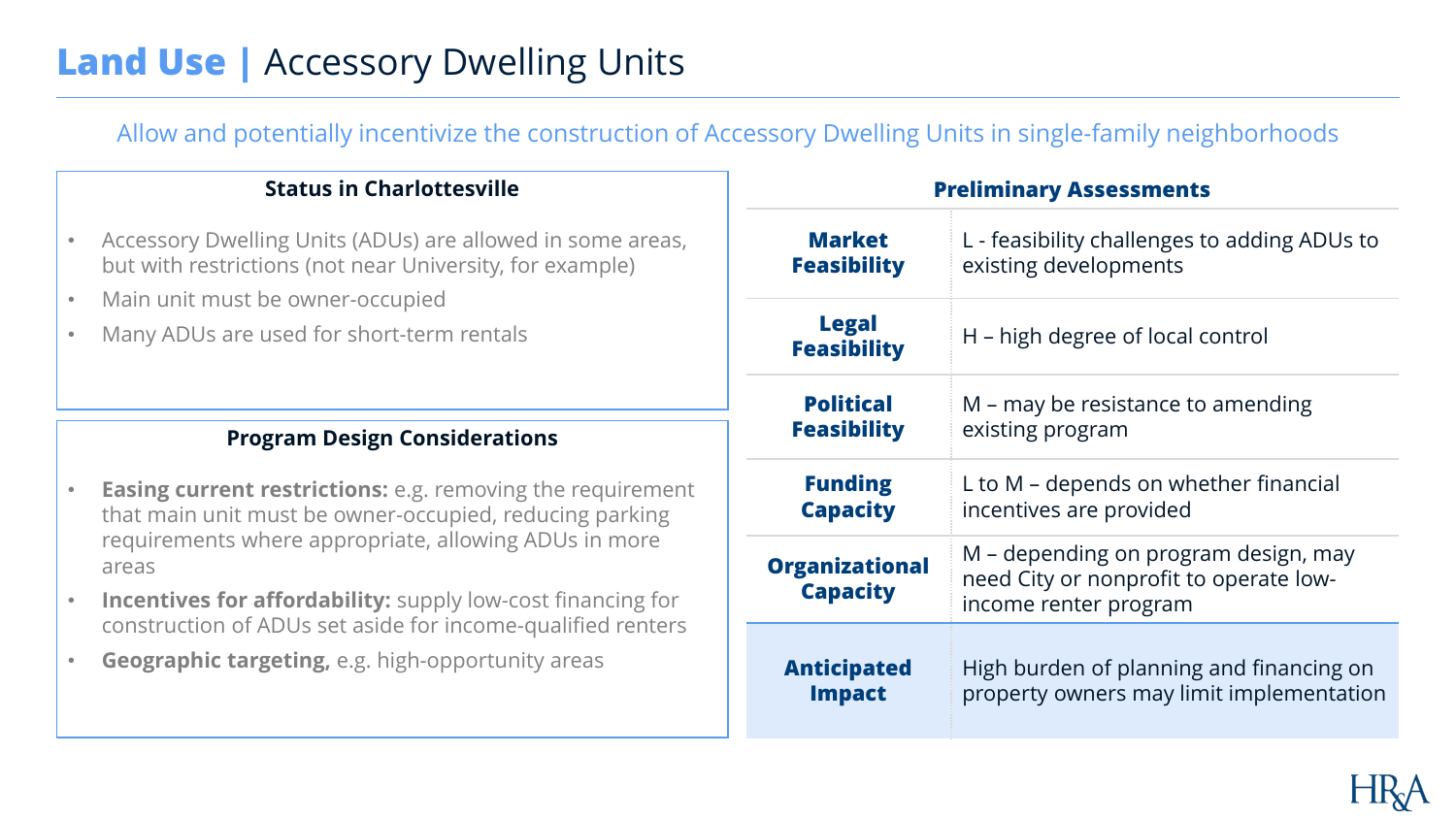### **Subsidy |** 9% Low Income Tax Credits

Increase the production of subsidized housing using 9% LIHTC, with gap financing and other support as needed

#### **Status in Charlottesville**

- Charlottesville has 768 active LIHTC units, with 482 units added since 2018
- The City of Charlottesville has committed \$14.82 million since 2018
- CRHA's ongoing modernization project is also using 9% LIHTC

- **Income targets:** prioritize support for projects with more units targeted to lower income households
- **Funding amount:** increase total funding available per year
- **Geographic targeting,** e.g. high-opportunity areas

| <b>Preliminary Assessments</b>           |                                                                                                  |  |
|------------------------------------------|--------------------------------------------------------------------------------------------------|--|
| <b>Market</b><br><b>Feasibility</b>      | M – State LIHTC allocations are limited and<br>may support up to a few hundred units<br>per year |  |
| <b>Legal</b><br><b>Feasibility</b>       | H – High degree of local control                                                                 |  |
| <b>Political</b><br><b>Feasibility</b>   | H – City is already providing funding for<br><b>LIHTC</b>                                        |  |
| <b>Funding</b><br><b>Capacity</b>        | M - unknown availability of additional<br>funding                                                |  |
| <b>Organizational</b><br><b>Capacity</b> | M – requires staff time to review<br>applications & administer loans                             |  |
| <b>Anticipated</b><br><b>Impact</b>      | Increase the production of units serving<br>very- and extremely- low-income<br>households        |  |

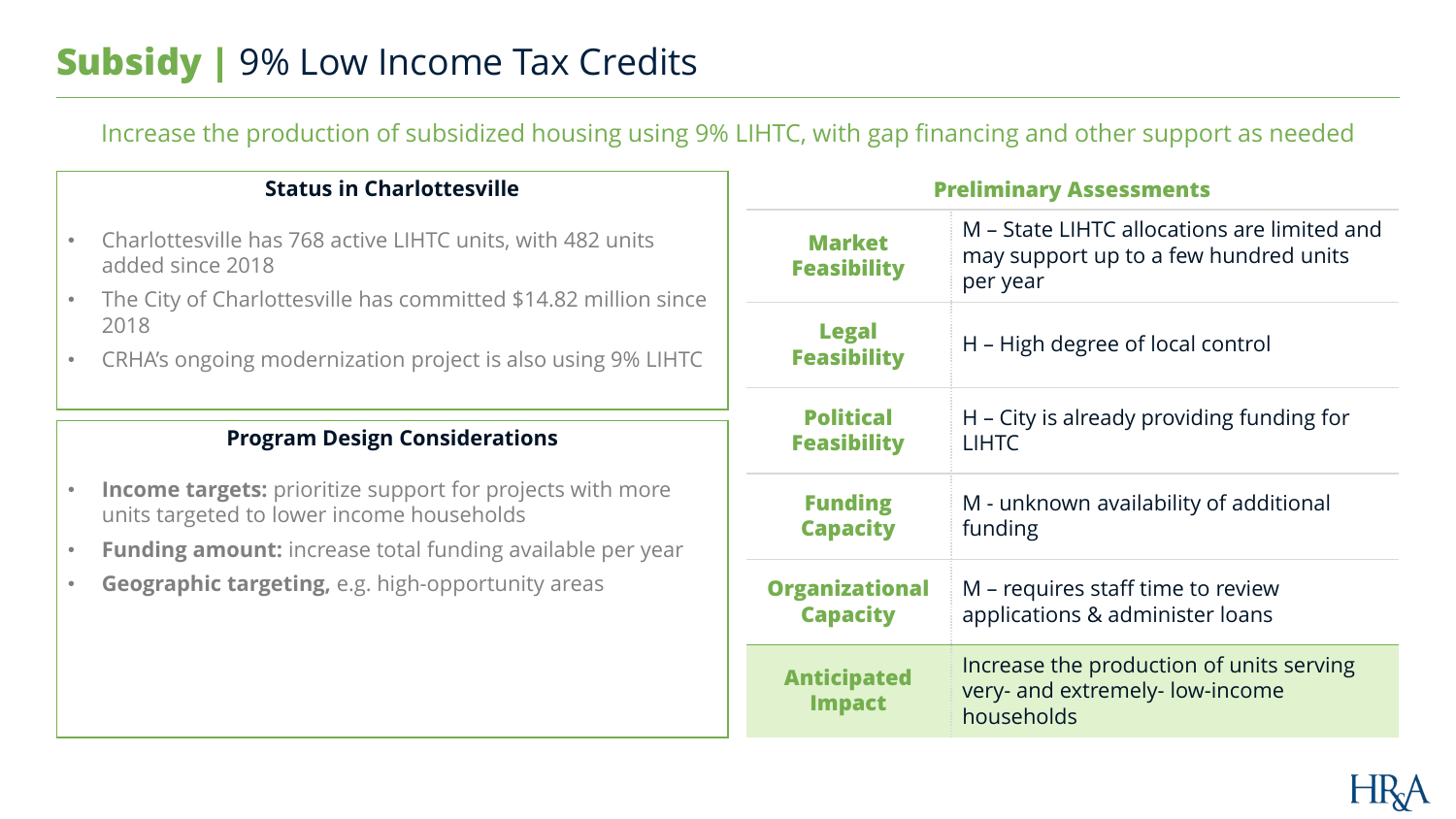### **Subsidy |** Public Housing Redevelopment

Provision of new construction or substantial rehabilitation of housing by the housing authority

#### **Status in Charlottesville**

- CRHA is in the early stages of a significant redevelopment of its inventory using LIHTC and other funding sources, including support from the City and local philanthropy
- This will include the development of mixed-income communities

- **Source of Funding:** Evaluate opportunities to use 4% LIHTC, particularly for renovations (4% LIHTC require more gap financing but are less competitive and better suited to renovation than 9% LIHTC)
- **Focus on housing quality,** investing in quality of older public housing
- **Focus on de-concentration of poverty**, by moving to mixed– income development

| <b>Preliminary Assessments</b>           |                                                                                                                  |
|------------------------------------------|------------------------------------------------------------------------------------------------------------------|
| <b>Market</b><br><b>Feasibility</b>      | H – CRHA is working with a development<br>partner                                                                |
| <b>Legal</b><br><b>Feasibility</b>       | H – Within CRHA's authority                                                                                      |
| <b>Political</b><br><b>Feasibility</b>   | Not applicable                                                                                                   |
| <b>Funding</b><br><b>Capacity</b>        | M – The City must balance its ability to<br>support CRHA projects with other net-new<br><b>LIHTC</b> development |
| <b>Organizational</b><br><b>Capacity</b> | M – CRHA will lead implementation                                                                                |
| <b>Anticipated</b><br><b>Impact</b>      | Increase access to opportunity and<br>housing quality for public housing<br>residents                            |

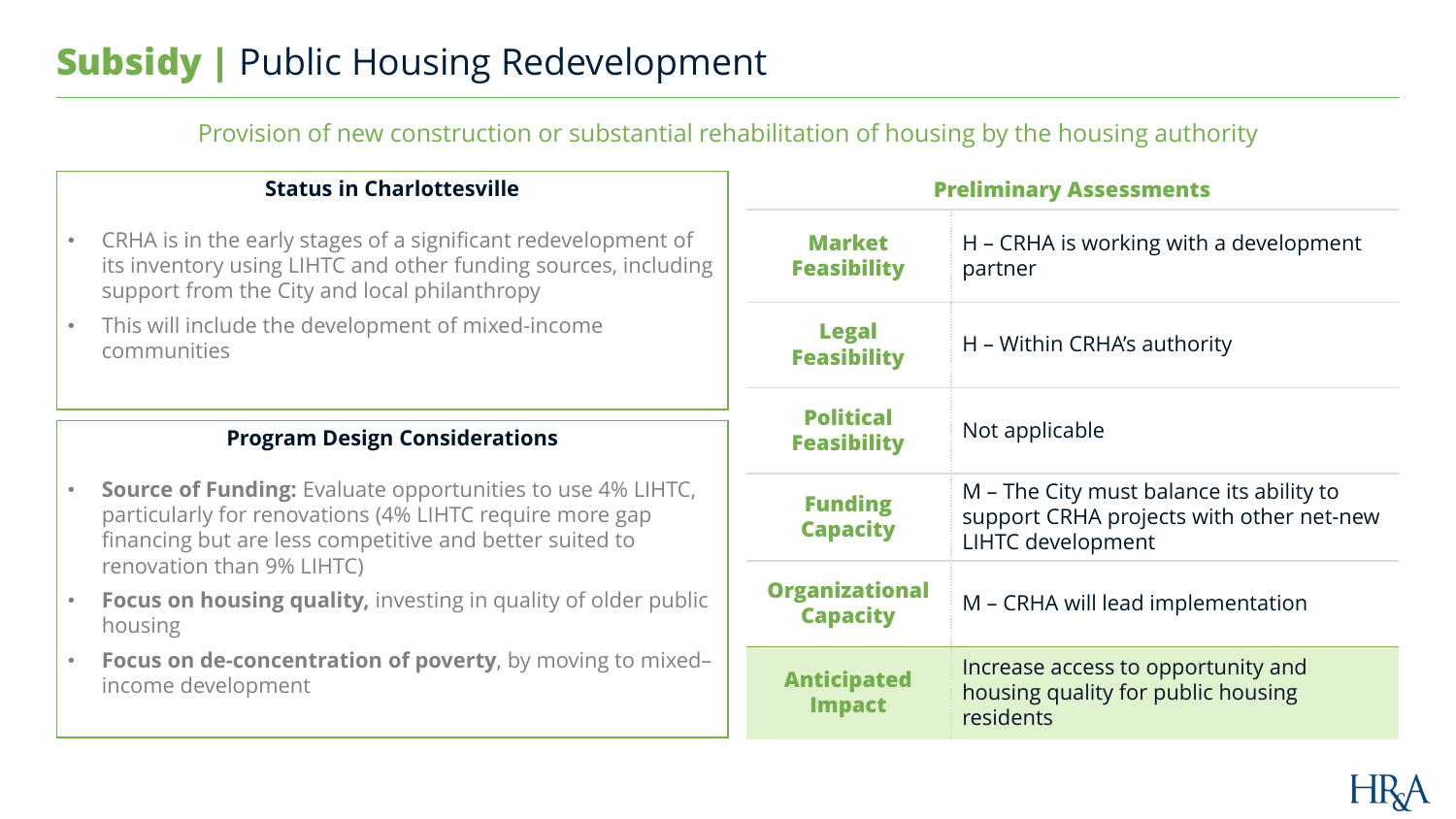### **Subsidy |** Tenant-Based Vouchers

|                                  | Provide renters with rental subsidies for market-rate units in any part of the city              |                                          |                                                                                                           |  |  |
|----------------------------------|--------------------------------------------------------------------------------------------------|------------------------------------------|-----------------------------------------------------------------------------------------------------------|--|--|
| <b>Status in Charlottesville</b> |                                                                                                  | <b>Preliminary Assessments</b>           |                                                                                                           |  |  |
|                                  | There are two tenant-based voucher programs in<br>Charlottesville, both administered by the CRHA | <b>Market</b><br><b>Feasibility</b>      | L-landlord discrimination limits impacts                                                                  |  |  |
|                                  | The City-funded CSRAP program supports 100 households<br>coming from homelessness                | <b>Legal</b><br><b>Feasibility</b>       | M – restrictions on use of federal funds,<br>limited influence on landlords                               |  |  |
|                                  | The Housing Choice Voucher program relies on federal funds<br>and supports over 300 households   |                                          |                                                                                                           |  |  |
|                                  |                                                                                                  | <b>Political</b>                         | M – unknown interest in expanding                                                                         |  |  |
|                                  | <b>Program Design Considerations</b>                                                             | <b>Feasibility</b>                       | program                                                                                                   |  |  |
|                                  | <b>Scale of Program:</b> Expand the program so that it can serve<br>more people                  | <b>Funding</b><br><b>Capacity</b>        | M – unknown capacity to increase funding                                                                  |  |  |
|                                  | <b>Populations Served:</b> An expanded program targeted to                                       |                                          |                                                                                                           |  |  |
|                                  | households at or below 50% of AMI could serve households<br>before they face homelessness        | <b>Organizational</b><br><b>Capacity</b> | H – CRHA or another nonprofit must verify<br>income, provide case management, etc.                        |  |  |
|                                  |                                                                                                  | <b>Anticipated</b><br><b>Impact</b>      | Increased housing stability and reduced<br>cost burden for very- and extremely- low-<br>income households |  |  |

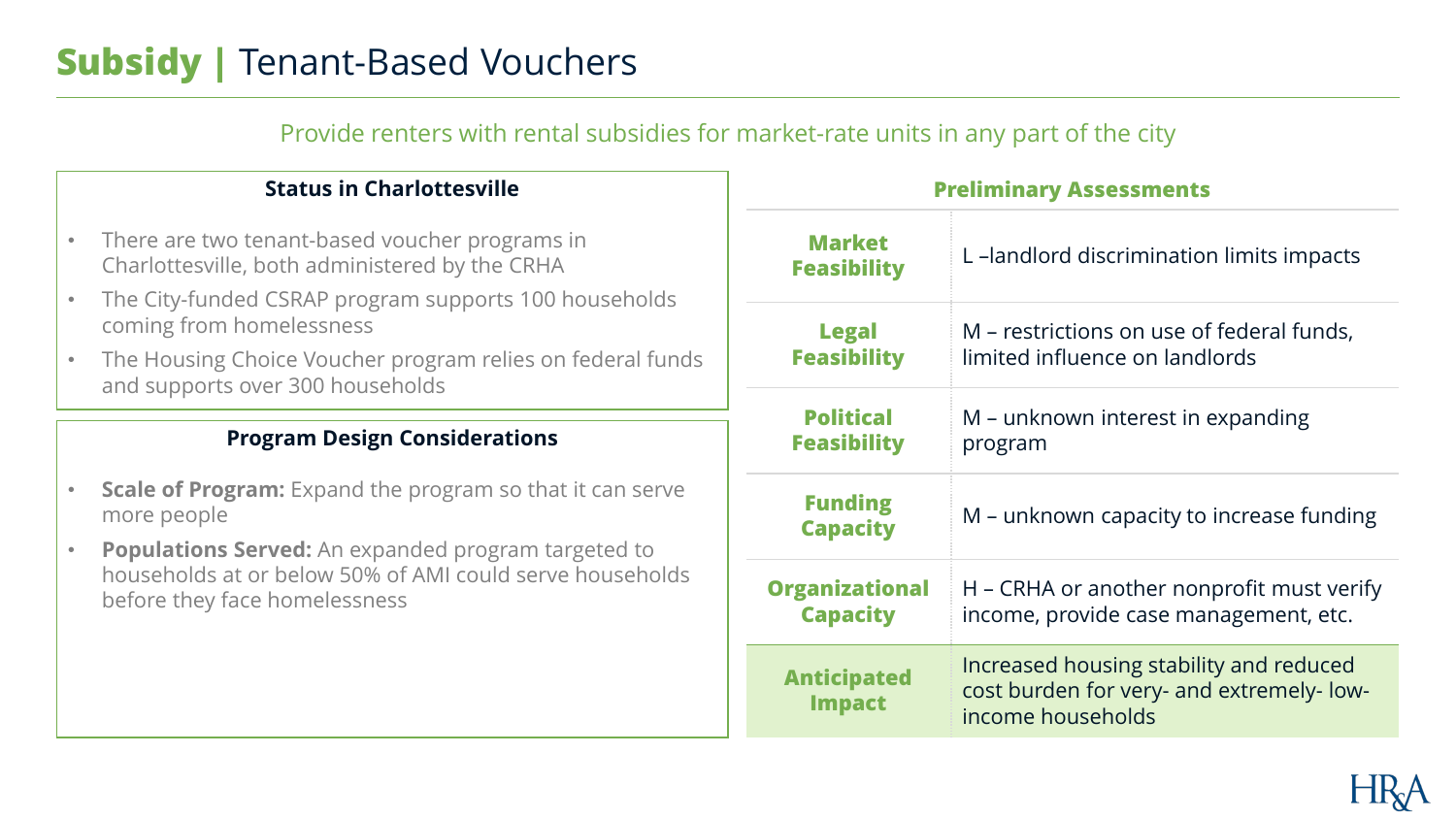### **Subsidy |** Emergency Short-Term Rental Assistance

Help renters pay housing costs (such as rent, security deposits, utilities) on a limited basis to prevent eviction

#### **Status in Charlottesville**

- Charlottesville is in the process of designing a COVID-19 response and recovery program
- The City has received Community Development Block Grant funding to support disaster recovery

- **Eligibility:** e.g. households at or below 80% of AMI that have experienced a loss of income due to COVID-19
- **Amount of Funding:** Charlottesville should deploy all available recovery funding, but must balance multiple priorities
- **Duration of Assistance:** e.g. six months or until employment is recovered

| <b>Preliminary Assessments</b>                                                                                            |                                                                                      |  |
|---------------------------------------------------------------------------------------------------------------------------|--------------------------------------------------------------------------------------|--|
| <b>Market</b><br><b>Feasibility</b>                                                                                       | N/A                                                                                  |  |
| H – emergency rental assistance is an<br><b>Legal</b><br><b>Feasibility</b><br>allowable use of disaster recovery funding |                                                                                      |  |
| <b>Political</b><br><b>Feasibility</b>                                                                                    | M – unknown interest                                                                 |  |
| <b>Funding</b><br><b>Capacity</b>                                                                                         | H – requires significant funding                                                     |  |
| <b>Organizational</b><br><b>Capacity</b>                                                                                  | H – requires a nonprofit partner to verify<br>eligibility and oversee administration |  |
| <b>Anticipated</b><br><b>Impact</b>                                                                                       | Minimize the impacts of COVID-19 on<br>evictions and homelessness                    |  |

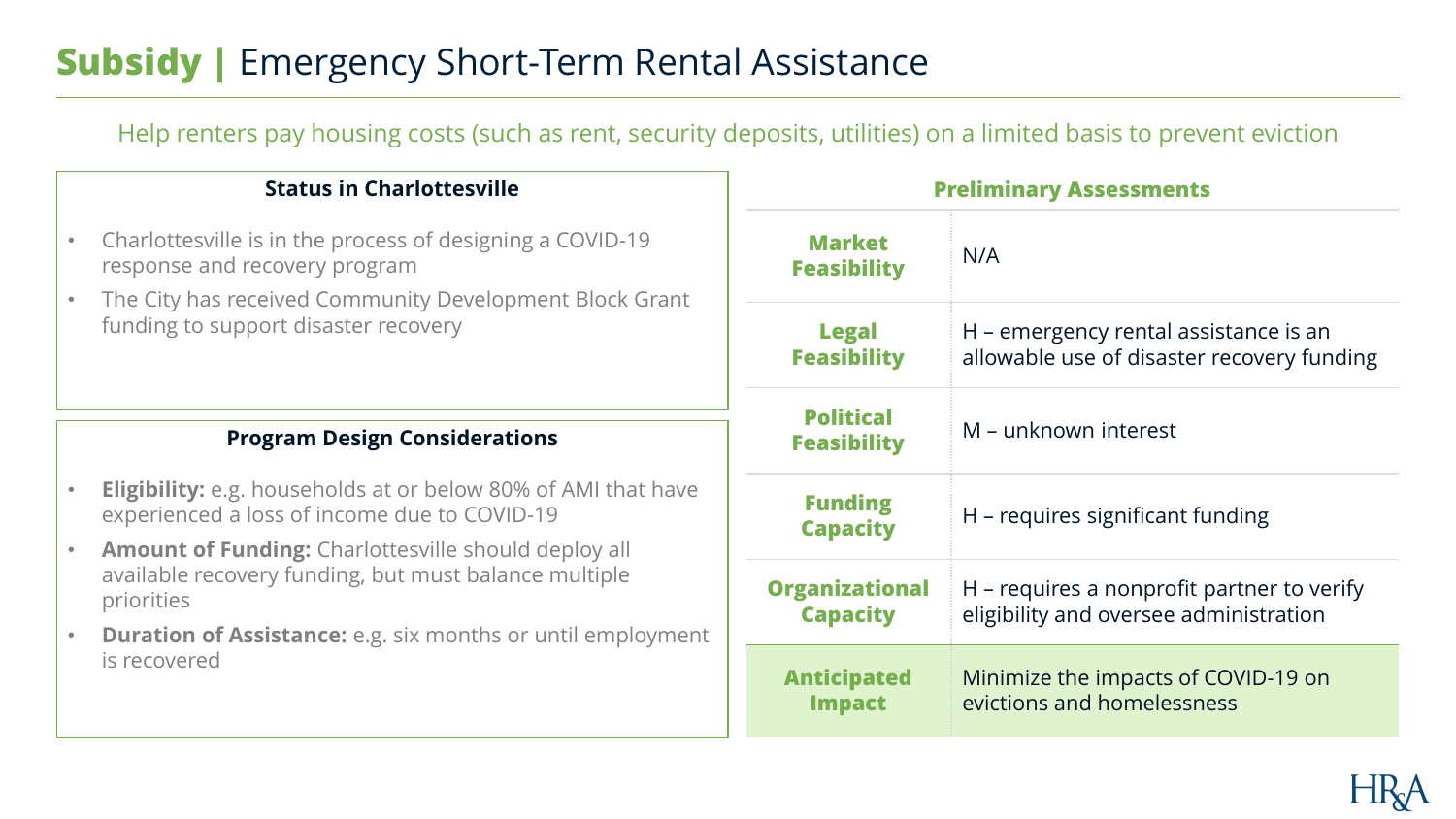### **Subsidy |** NOAH Preservation Fund

Dedicate a funding source to ensure continued affordability of NOAH through gap financing loans

#### **Status in Charlottesville**

• Charlottesville does not currently provide funding or other resources to support the preservation of Naturally Occurring Affordable Housing

- **Income targeting,** e.g. portfolio goal of having at least 75% of units be affordable to 80% AMI or below
- **Geographic targeting,** e.g. "high-impact" areas
- **Fund size**
- **Fund product**, e.g. long-term equity or mezzanine debt
- **Public funds leverage requirement**, for both fund capital and project investment (e.g. 3:1 and 20:1, respectively)
- **Administrator**, e.g. local CDFIs
- **Eligible users**, e.g. non-profit and for-profit

| <b>Preliminary Assessments</b>                                                                 |                                                                                                                                |  |
|------------------------------------------------------------------------------------------------|--------------------------------------------------------------------------------------------------------------------------------|--|
| <b>Market</b><br>M – high costs may limit the potential for<br>this tool<br><b>Feasibility</b> |                                                                                                                                |  |
| H – minimal restrictions on use of local<br><b>Legal</b><br><b>Feasibility</b><br>funding      |                                                                                                                                |  |
| <b>Political</b><br>M – unknown interest<br><b>Feasibility</b>                                 |                                                                                                                                |  |
| <b>Funding</b><br><b>Capacity</b>                                                              | L – requires significant capital                                                                                               |  |
| <b>Organizational</b><br><b>Capacity</b>                                                       | M – requires staff time to process<br>applications and administer loans, requires<br>interested for-profit or nonprofit owners |  |
| <b>Anticipated</b><br><b>Impact</b>                                                            | Older affordable and market-rate rental<br>units maintain quality and affordability                                            |  |

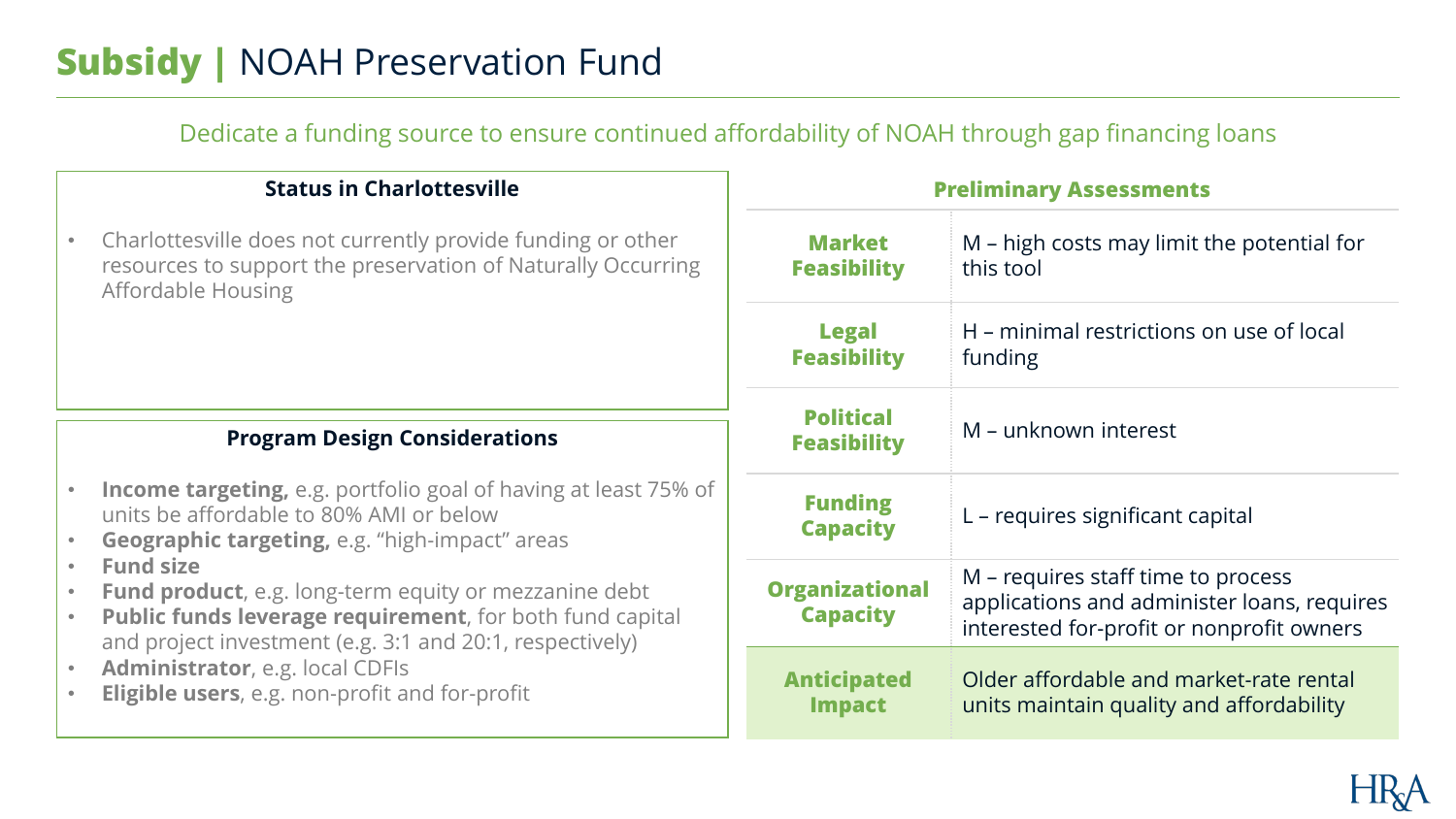## **Subsidy |** Community Land Trust

| Separate ownership of the land from ownership of the home to control resale value and ensure homeownership<br>affordability in perpetuity                                                  |  |                                          |                                                           |  |
|--------------------------------------------------------------------------------------------------------------------------------------------------------------------------------------------|--|------------------------------------------|-----------------------------------------------------------|--|
| <b>Status in Charlottesville</b>                                                                                                                                                           |  | <b>Preliminary Assessments</b>           |                                                           |  |
| Thomas Jefferson Community Land Trust is the major CLT in<br>the area, serving Charlottesville and surrounding counties.<br>The TJCLT has been supported by grants from the                |  | <b>Market</b><br><b>Feasibility</b>      | M - High land costs may be a barrier to<br><i>impacts</i> |  |
| Charlottesville Affordable Housing Fund<br>CLTs an alternative to a public-private land bank, for which<br>there was some momentum in 2017                                                 |  | <b>Legal</b><br><b>Feasibility</b>       | H - Framework exists                                      |  |
|                                                                                                                                                                                            |  | <b>Political</b>                         |                                                           |  |
| <b>Program Design Considerations</b>                                                                                                                                                       |  | <b>Feasibility</b>                       | <b>TBD</b>                                                |  |
| <b>Access to funding:</b> allow CLTs to access tax credits and<br>funding; target subsidies to capitalize and support CLTs; target<br>down payment assistance and rehab loans to CLT homes |  | <b>Funding</b><br><b>Capacity</b>        | <b>TBD</b>                                                |  |
| <b>Depth of affordability:</b> homeownership within CLTs targeted<br>to specific income levels                                                                                             |  | <b>Organizational</b><br><b>Capacity</b> | <b>TBD</b>                                                |  |
| <b>Alignment with IZ policy</b>                                                                                                                                                            |  |                                          |                                                           |  |
| <b>Program scale and amount of funding</b>                                                                                                                                                 |  | <b>Anticipated</b><br><b>Impact</b>      | <b>TBD</b>                                                |  |

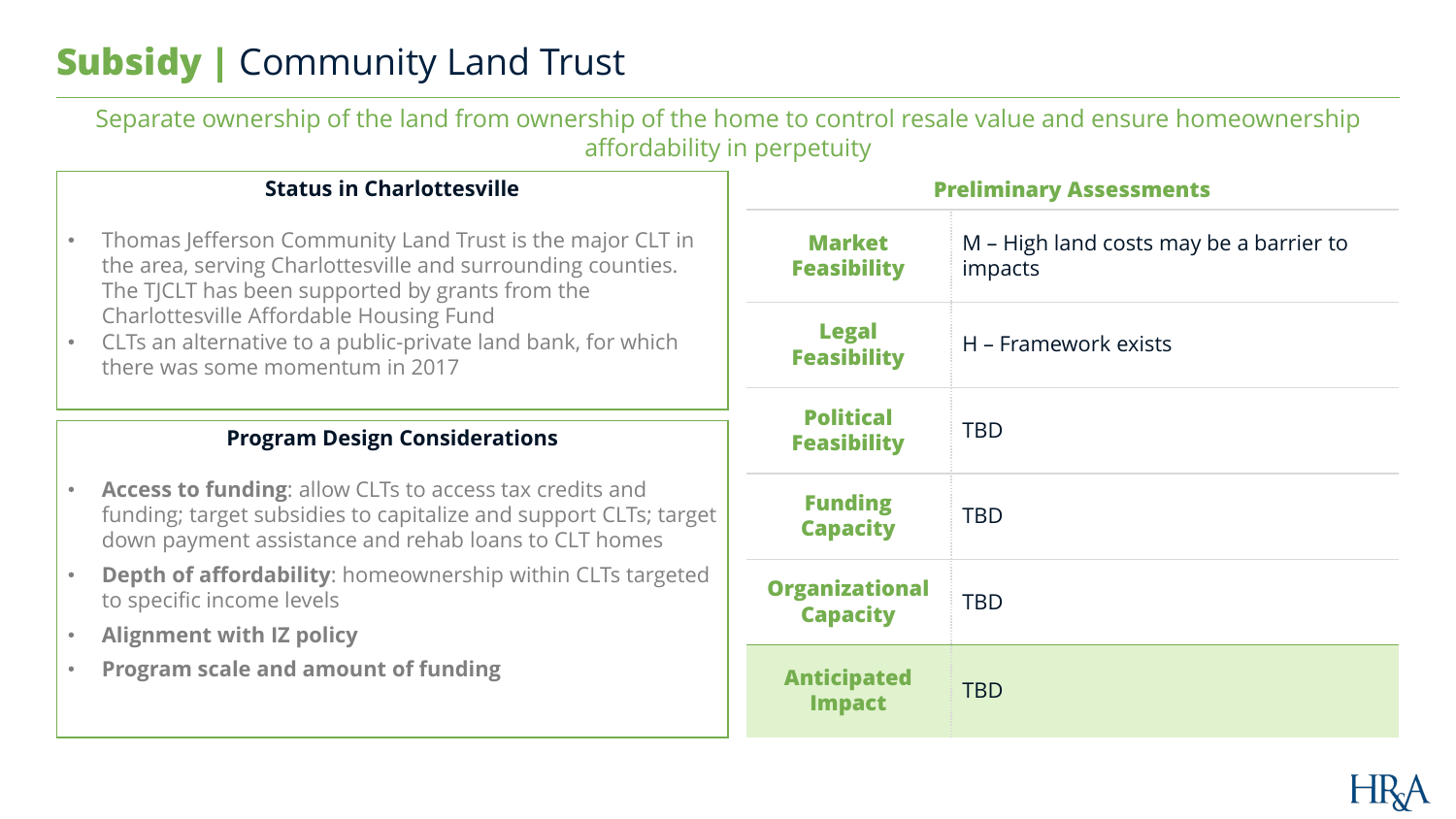## **Subsidy |** Down Payment Assistance and Homeownership Counseling

Provide funding (in the form of a grant or forgivable loan) to reduce the up-front costs of purchasing a home. Provide counseling to first-time homebuyers (most impactful when paired with down payment assistance).

#### **Status in Charlottesville**

- Piedmont Housing Alliance provides one-on-one housing counseling, as well as free community classes.
- PHA has a Down Payment Loan Program for households whose income is below 80% AMI

- **Eligibility:** e.g. requirement for first-time homebuyers, income restrictions (80% AMI), homeownership counseling
- **Buyer Financing:** allow traditional and specialty mortgage products
- **Funding Amount:** e.g. \$5,000 to 10,000 for down payment and closing costs
- **Program Scale:** extent of funding will directly correlate to program impacts

| <b>Preliminary Assessments</b>                                                            |                                                                                                                      |  |
|-------------------------------------------------------------------------------------------|----------------------------------------------------------------------------------------------------------------------|--|
| <b>Market</b><br><b>Feasibility</b>                                                       | M – requires availability of single-family<br>homes at prices supportable by moderate<br>incomes                     |  |
| <b>Legal</b><br>H – minimal restrictions on use of local<br><b>Feasibility</b><br>funding |                                                                                                                      |  |
| <b>Political</b><br><b>Feasibility</b>                                                    | M – unknown interest                                                                                                 |  |
| <b>Funding</b><br><b>Capacity</b>                                                         | M – available local funding is the primary<br>feasibility constraint for this tool                                   |  |
| <b>Organizational</b><br><b>Capacity</b>                                                  | L – requires nonprofit partner to verify<br>income, administer program, provide<br>counseling                        |  |
| <b>Anticipated</b><br><b>Impact</b>                                                       | Homeownership assistance can help<br>households with limited funds overcome<br>the racial asset gap and build wealth |  |

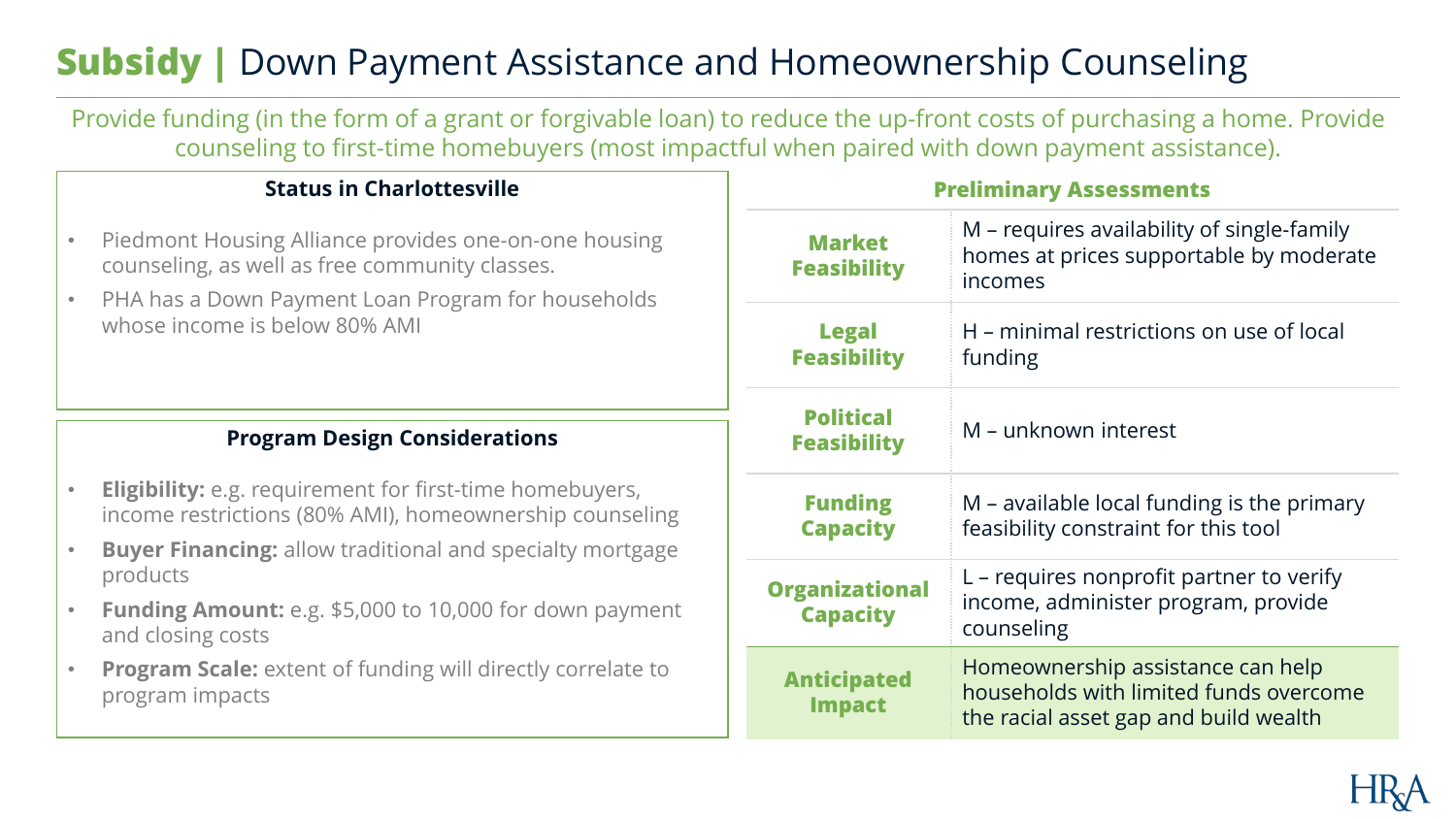### **Subsidy |** Landlord Risk Reduction Fund

Fund to cover costs such as security deposits for tenants using vouchers, to incentivize landlord uptake of vouchers

| <b>Status in Charlottesville</b> |                                                                                                                                                           | <b>Preliminary Assessments</b>           |                                                                             |
|----------------------------------|-----------------------------------------------------------------------------------------------------------------------------------------------------------|------------------------------------------|-----------------------------------------------------------------------------|
|                                  | Program has been set up, with some funding appropriated in<br>recent years                                                                                | <b>Market</b><br><b>Feasibility</b>      | $L$ – does not appear to have moved the<br>needle on increasing voucher use |
|                                  | Passed<br>$\bullet$                                                                                                                                       | <b>Legal</b><br><b>Feasibility</b>       | $H$ – approved                                                              |
|                                  | <b>Program Design Considerations</b>                                                                                                                      | <b>Political</b><br><b>Feasibility</b>   | $H$ – approved                                                              |
|                                  | <b>Amount of funding</b><br>$\bullet$<br><b>Eligible uses, e.g. security deposits, back rent, fees, repairs</b><br>$\bullet$<br>from tenant damages, etc. | <b>Funding</b><br><b>Capacity</b>        | H – funding appropriated                                                    |
|                                  | <b>Eligible tenants</b> , e.g. those holding Section 8 vouchers or<br>local vouchers                                                                      | <b>Organizational</b><br><b>Capacity</b> | M – program set up, but may be difficult<br>for landlords to navigate       |
|                                  |                                                                                                                                                           | <b>Anticipated</b><br><b>Impact</b>      | Market feasibility is a major constraint or<br>program efficacy             |

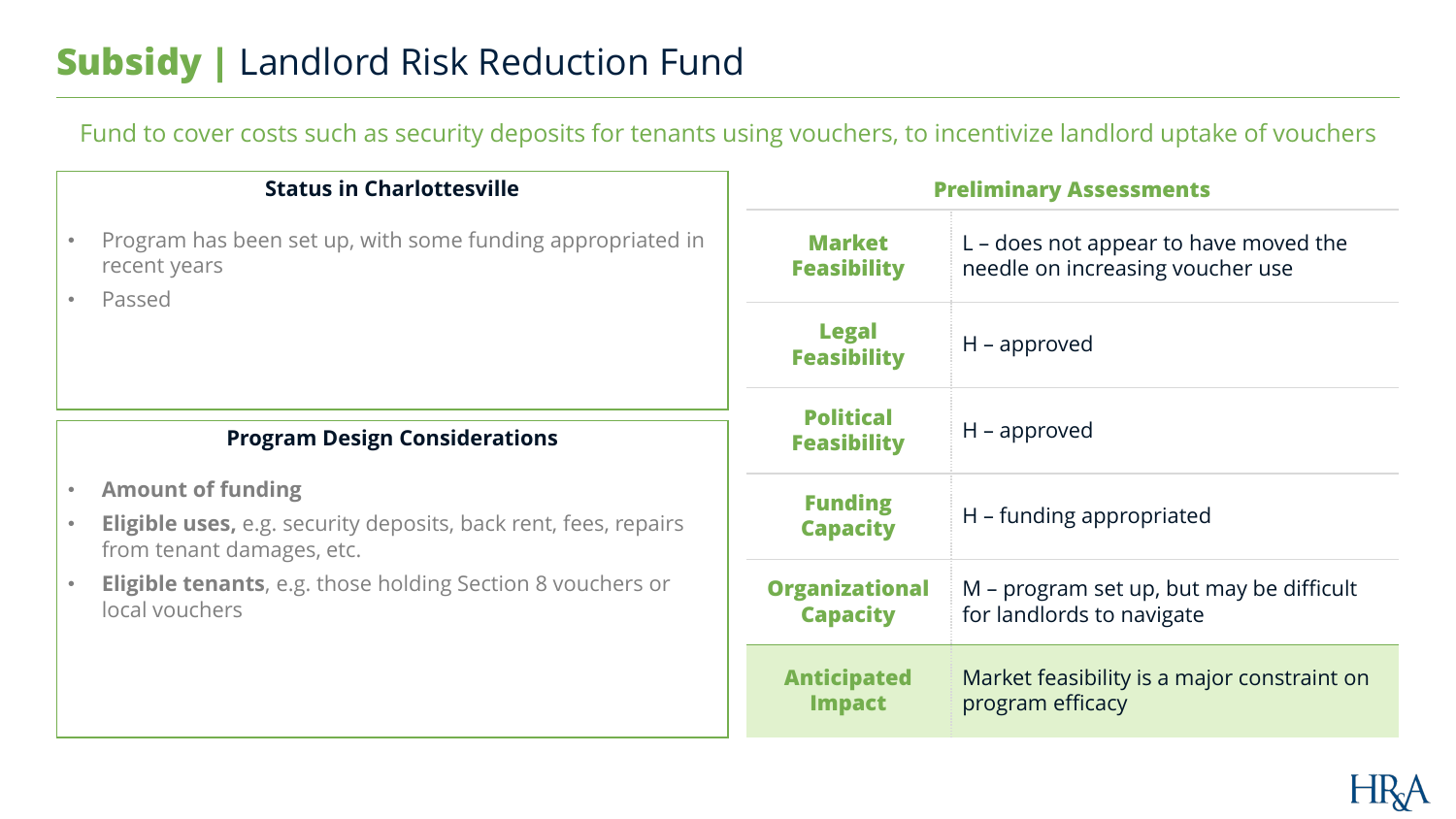## **Subsidy |** Property Tax Protections

Mitigate property taxes for low-income homeowners, to shield homeowners from displacement due to taxes

| <b>Status in Charlottesville</b>                                                                                                                                                                                                          | <b>Preliminary Assessments</b>           |                                                                                                                                               |
|-------------------------------------------------------------------------------------------------------------------------------------------------------------------------------------------------------------------------------------------|------------------------------------------|-----------------------------------------------------------------------------------------------------------------------------------------------|
| Real estate tax relief guaranteed for disabled veterans and<br>the elderly and disabled                                                                                                                                                   | <b>Market</b><br><b>Feasibility</b>      | H                                                                                                                                             |
| Charlottesville Housing Affordability Program provides some<br>grants to low-income homeowners                                                                                                                                            | <b>Legal</b><br><b>Feasibility</b>       | H - existing precedents                                                                                                                       |
|                                                                                                                                                                                                                                           | <b>Political</b><br><b>Feasibility</b>   | H - existing precedents                                                                                                                       |
| <b>Program Design Considerations</b><br><b>Amount of benefit or tax exemption, e.g. full or</b><br>partial/capped benefit<br><b>Eligible recipients</b> , e.g. \$55K income threshold<br>Eligible properties, e.g. valued at below \$375K | <b>Funding</b><br><b>Capacity</b>        | L – will have negative budget impact;<br>current tax relief program the second-<br>highest non-capital budget item (behind<br>vouchers)       |
|                                                                                                                                                                                                                                           | <b>Organizational</b><br><b>Capacity</b> | H – existing administrators                                                                                                                   |
|                                                                                                                                                                                                                                           | <b>Anticipated</b><br><b>Impact</b>      | Program is popular and effective at serving<br>low-income owners, and is especially<br>important where land values are high and<br>increasing |

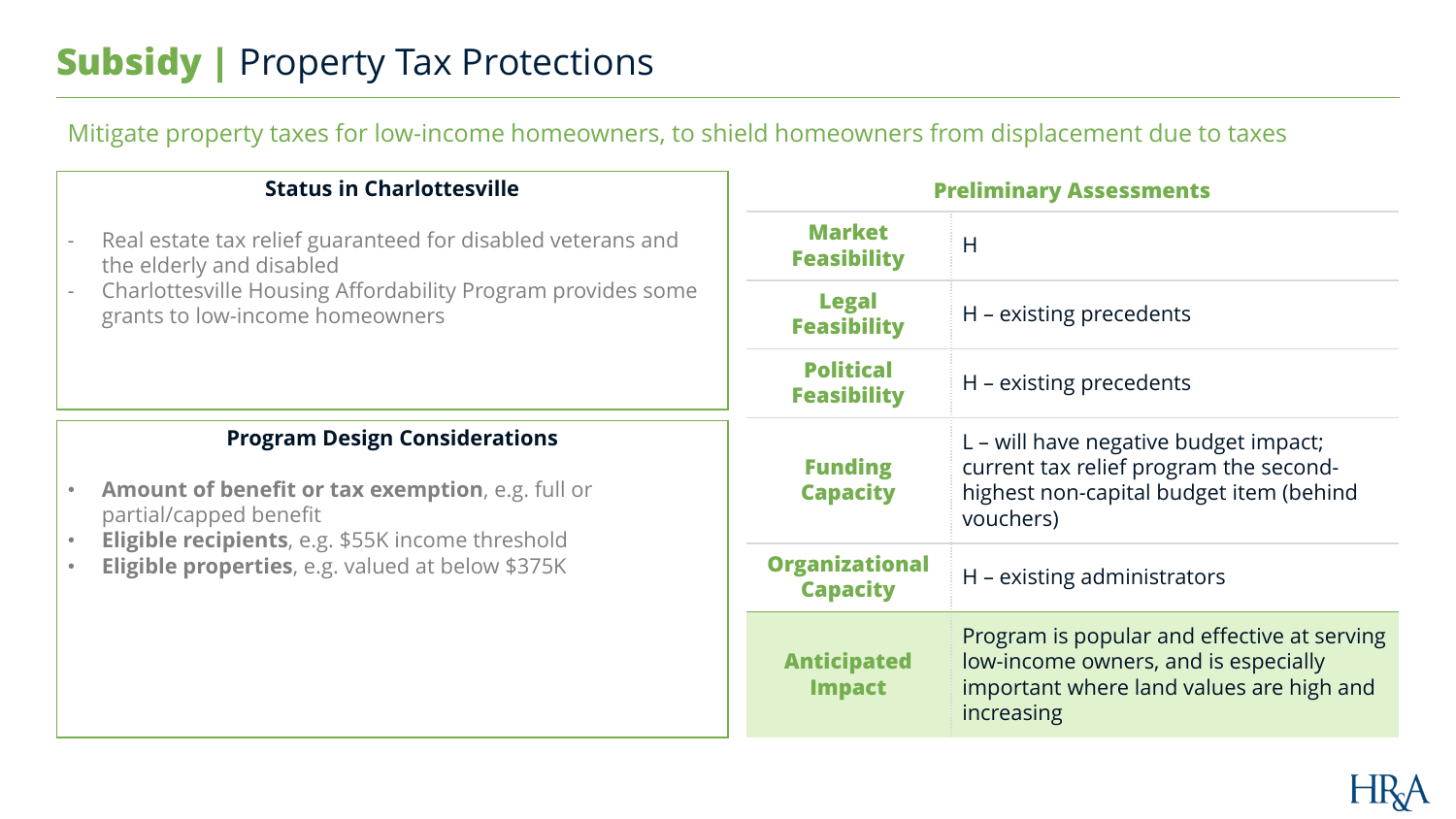### **Tenants' Rights | Right to Counsel**

Establish a right to counsel for housing related court proceedings to ensure both the landlord and tenant have adequate access to legal protections.

#### **Status in Charlottesville**

- Virginia las prevents the City from establishing right to counsel directly, but the City can provide funding for legal services for tenants facing eviction
- Richmond has a pilot program to reduce eviction using pro bono attorneys as in-court mediators, coupled with financial literacy education

- **Legal services type:** The City can provide funding either for legal services in court or for mediation
- **Amount of funding**
- **Implementation partner:** e.g. legal aid

| <b>Preliminary Assessments</b>           |                                                                   |  |  |
|------------------------------------------|-------------------------------------------------------------------|--|--|
| <b>Market</b><br><b>Feasibility</b>      | N/A                                                               |  |  |
| <b>Legal</b><br><b>Feasibility</b>       | L – requires state advocacy or funding for a<br>voluntary program |  |  |
| <b>Political</b><br><b>Feasibility</b>   | <b>TBD</b>                                                        |  |  |
| <b>Funding</b><br><b>Capacity</b>        | <b>TBD</b>                                                        |  |  |
| <b>Organizational</b><br><b>Capacity</b> | <b>TBD</b>                                                        |  |  |
| <b>Anticipated</b><br><b>Impact</b>      | <b>TBD</b>                                                        |  |  |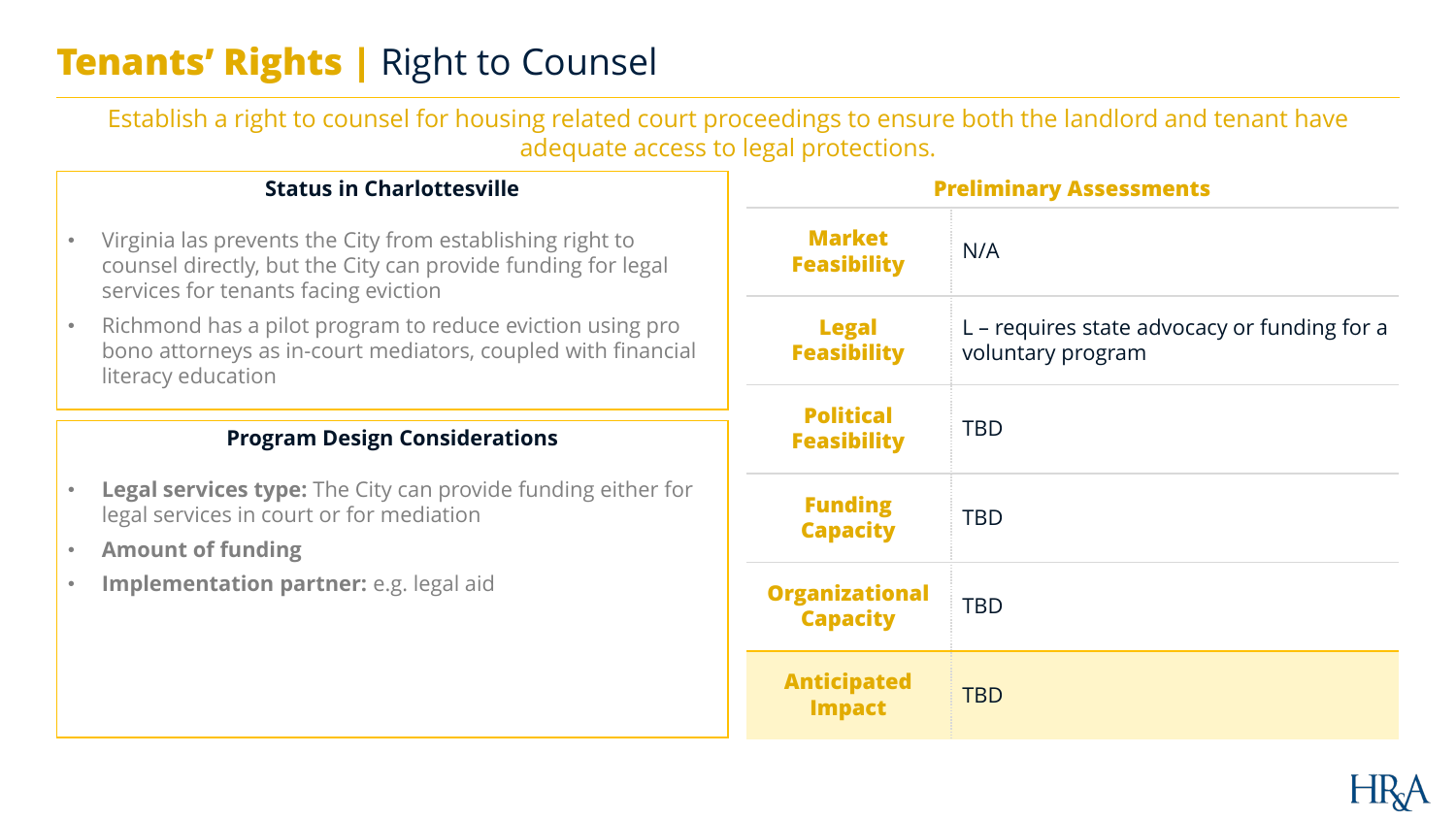### **Tenants' Rights | Landlord Registry**

#### Require landlords to register and pay a fee for rental units

#### **Status in Charlottesville**

- Virginia law prevents Charlottesville from establishing a required registry program, but the City could implement a voluntary registry.
- However, if registry is not tied to funding or other benefits, landlords have little incentive to participate.

- **Type of Registry:** Mandatory reporting and registry of rental units, voluntary reporting, reporting tied to available funding (such as for repairs), business license fees
- **Amount of Funding:** To be impactful a program would need both funding and outreach to encourage participation.

| <b>Preliminary Assessments</b>                                                                                                          |                                          |                |
|-----------------------------------------------------------------------------------------------------------------------------------------|------------------------------------------|----------------|
| <b>Market</b><br><b>Feasibility</b>                                                                                                     | <b>TBD</b>                               |                |
| <b>Legal</b><br>L – state law limits what the City can do<br><b>Feasibility</b><br><b>Political</b><br><b>TBD</b><br><b>Feasibility</b> |                                          |                |
|                                                                                                                                         |                                          | <b>Funding</b> |
| <b>Capacity</b>                                                                                                                         | need to be tied to funding               |                |
| <b>Organizational</b>                                                                                                                   | M – City staff would have to oversee the |                |
| <b>Capacity</b>                                                                                                                         | program                                  |                |
| <b>Anticipated</b>                                                                                                                      | Limited potential impacts due to         |                |
| <b>Impact</b>                                                                                                                           | prohibition on mandatory programs        |                |

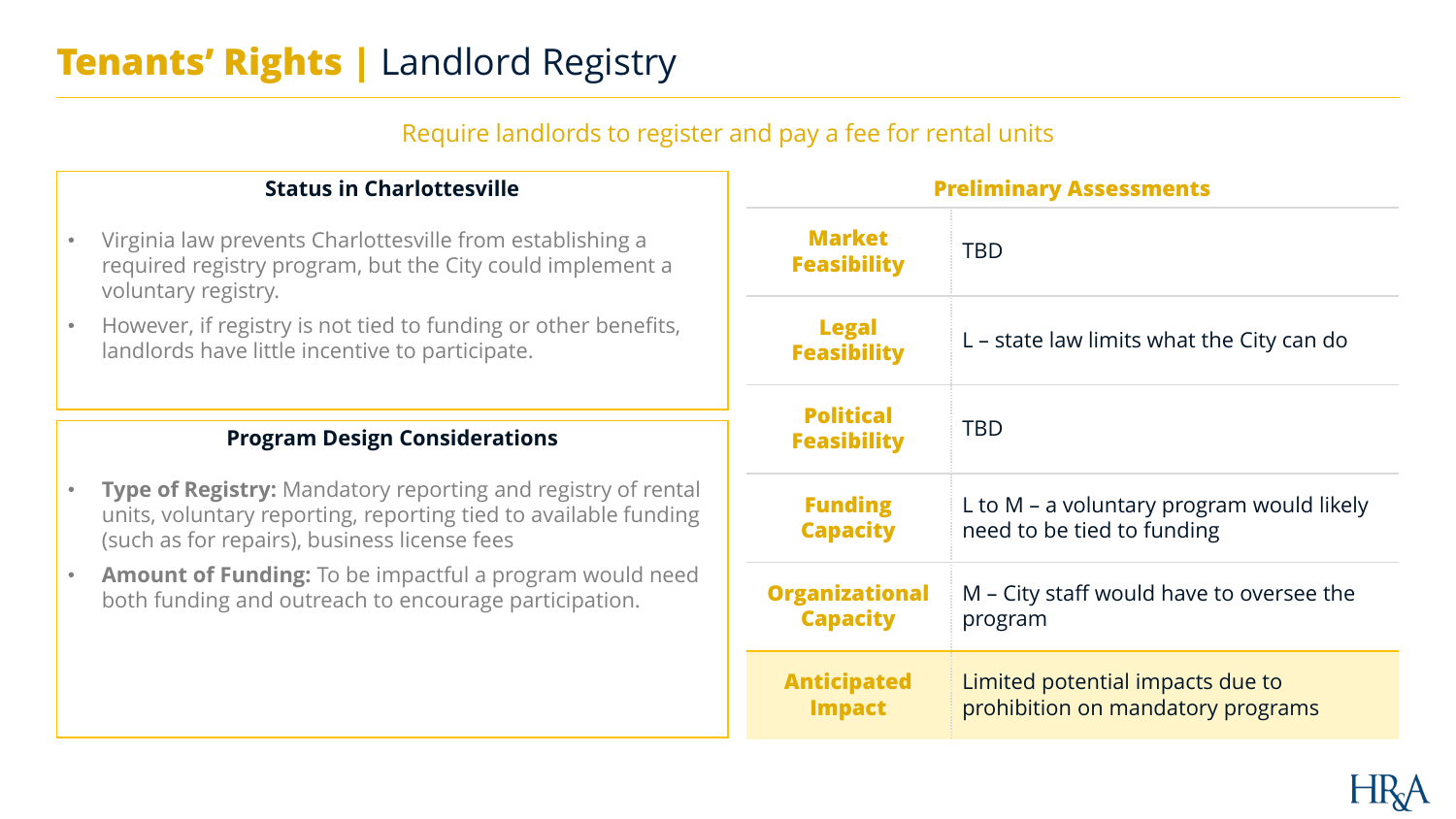### **Tenants' Rights | Tenant Opportunity to Purchase**

Allow tenants the opportunity to purchase a property and preserve its affordability at the time when an owner intends to sell

| <b>Status in Charlottesville</b>                                                                                                                                                                                               | <b>Preliminary Assessments</b>           |            |
|--------------------------------------------------------------------------------------------------------------------------------------------------------------------------------------------------------------------------------|------------------------------------------|------------|
| No existing program                                                                                                                                                                                                            | <b>Market</b><br><b>Feasibility</b>      | <b>TBD</b> |
|                                                                                                                                                                                                                                | <b>Legal</b><br><b>Feasibility</b>       | <b>TBD</b> |
| <b>Program Design Considerations</b>                                                                                                                                                                                           | <b>Political</b><br><b>Feasibility</b>   | <b>TBD</b> |
| <b>Eligible properties</b> (e.g. single-unit, 2- to 4- unit, 5+ unit)<br><b>Length of negotiation period</b> (and possibility of extensions),<br>e.g. 120 days                                                                 | <b>Funding</b><br><b>Capacity</b>        | <b>TBD</b> |
| <b>Definitions of good and bad faith offers, e.g. landlord</b><br>obligation to offer terms at least as favorable as those offered<br>to a third party<br><b>Deposit requirement</b><br><b>Tenant application requirements</b> | <b>Organizational</b><br><b>Capacity</b> | <b>TBD</b> |
|                                                                                                                                                                                                                                | <b>Anticipated</b><br><b>Impact</b>      | <b>TBD</b> |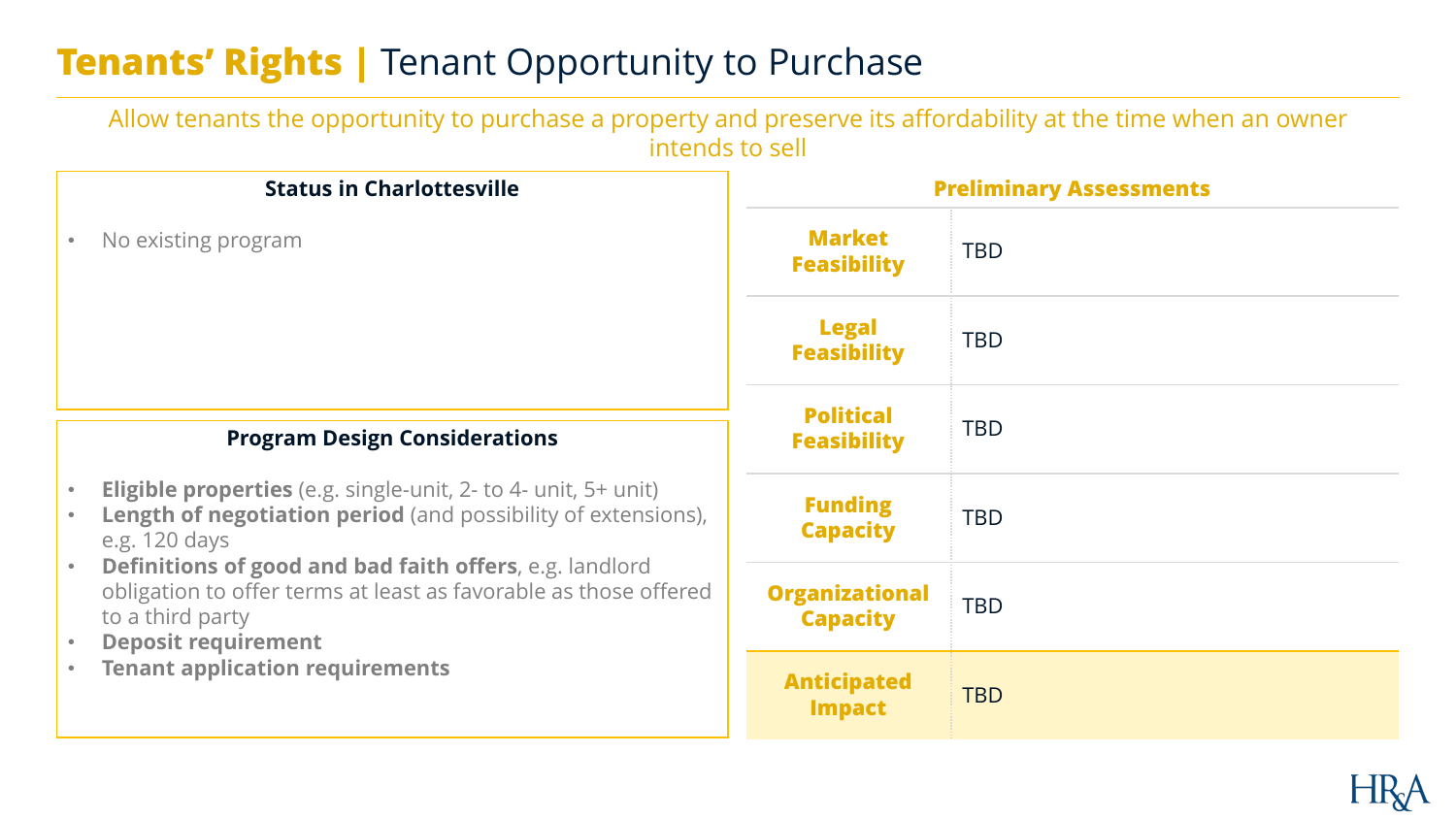### **Tenants' Rights | Rent Control**

#### Stipulate how much a landlord can raise rent when an occupant's lease comes up for renewal

| <b>Status in Charlottesville</b>                                        |                                          | <b>Preliminary Assessments</b>              |  |
|-------------------------------------------------------------------------|------------------------------------------|---------------------------------------------|--|
| No existing program<br>$\bullet$                                        | <b>Market</b><br><b>Feasibility</b>      | <b>TBD</b>                                  |  |
|                                                                         | <b>Legal</b><br><b>Feasibility</b>       | L - State law does not currently allow this |  |
| <b>Program Design Considerations</b>                                    | <b>Political</b><br><b>Feasibility</b>   | <b>TBD</b>                                  |  |
| Eligible properties or neighborhoods<br><b>Allowable rent increases</b> | <b>Funding</b><br><b>Capacity</b>        | <b>TBD</b>                                  |  |
|                                                                         | <b>Organizational</b><br><b>Capacity</b> | <b>TBD</b>                                  |  |
|                                                                         | <b>Anticipated</b><br><b>Impact</b>      | <b>TBD</b>                                  |  |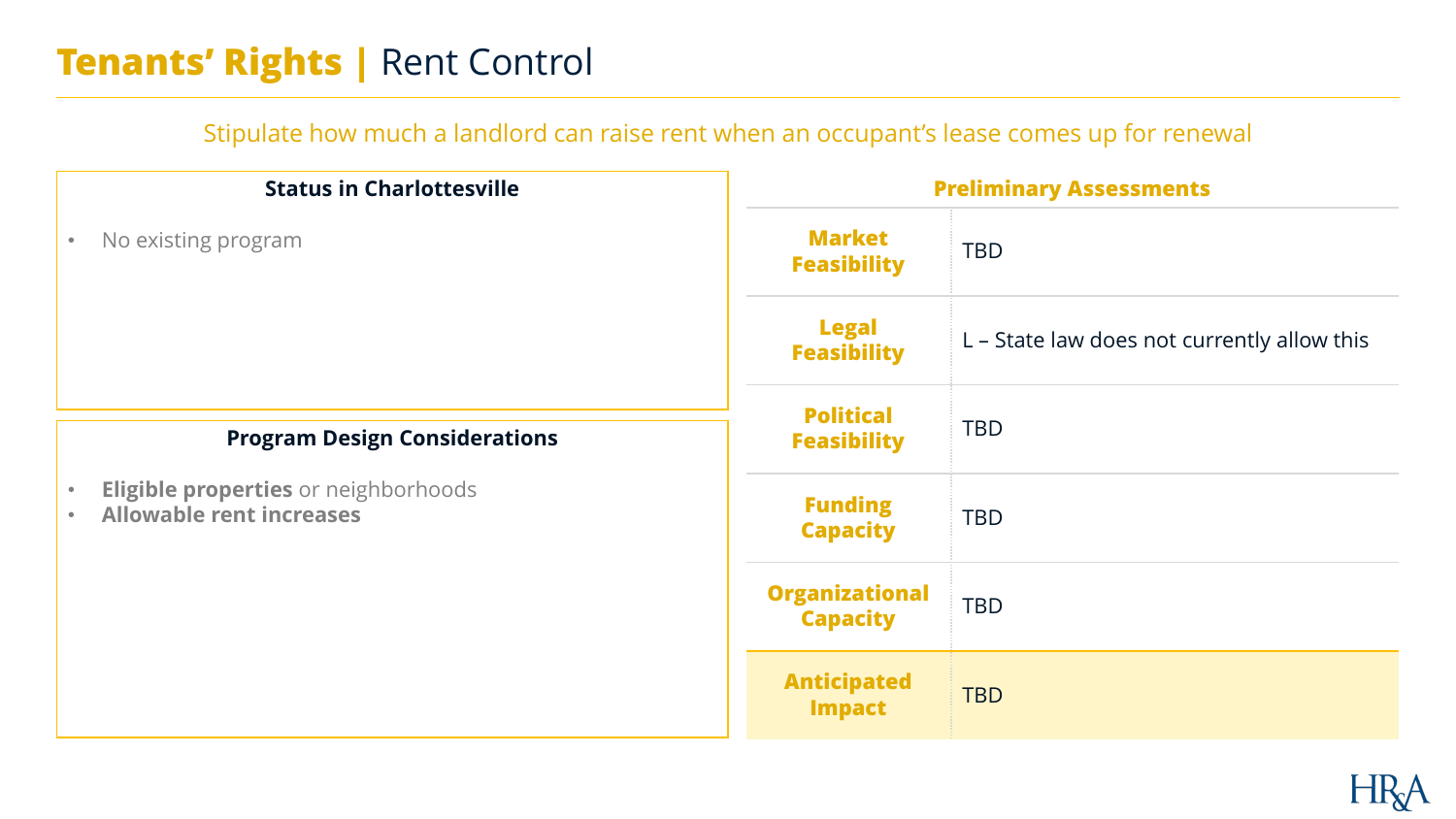### **Tenants' Rights | Just Cause Eviction**

### Require landlords to have a reason to evict a tenant

| <b>Status in Charlottesville</b>                                                                                     |                                          | <b>Preliminary Assessments</b>              |  |
|----------------------------------------------------------------------------------------------------------------------|------------------------------------------|---------------------------------------------|--|
| No existing program<br>$\bullet$                                                                                     | <b>Market</b><br><b>Feasibility</b>      | <b>TBD</b>                                  |  |
|                                                                                                                      | <b>Legal</b><br><b>Feasibility</b>       | L - State law does not currently allow this |  |
| <b>Program Design Considerations</b>                                                                                 | <b>Political</b><br><b>Feasibility</b>   | <b>TBD</b>                                  |  |
| Allowable reasons for eviction, and required<br>$\bullet$<br>documentation<br><b>Eviction processes</b><br>$\bullet$ | <b>Funding</b><br><b>Capacity</b>        | <b>TBD</b>                                  |  |
|                                                                                                                      | <b>Organizational</b><br><b>Capacity</b> | <b>TBD</b>                                  |  |
|                                                                                                                      | <b>Anticipated</b><br><b>Impact</b>      | <b>TBD</b>                                  |  |